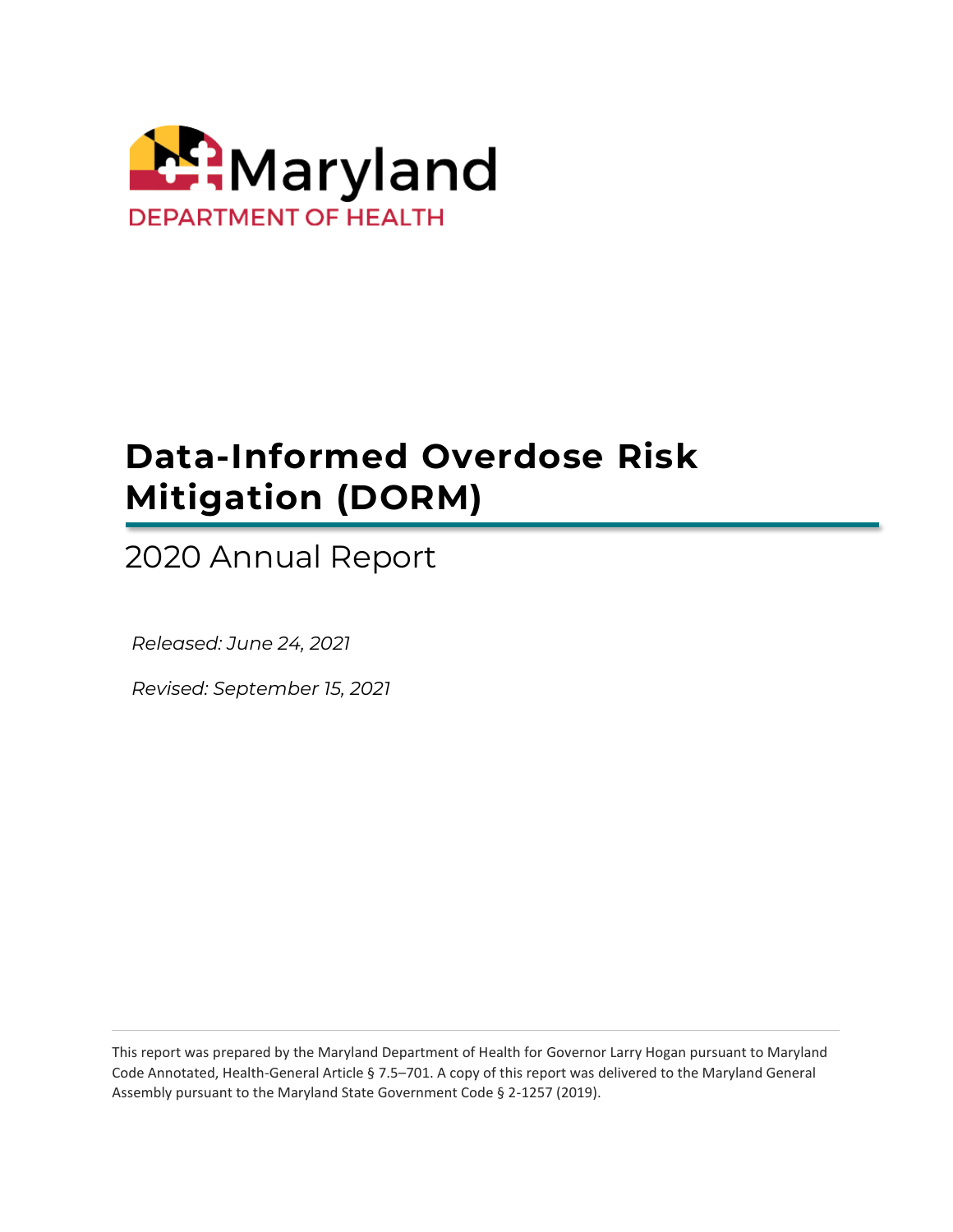# **Contents**

| Maryland Population and Recent Overdose Trends 6      |
|-------------------------------------------------------|
| Health Services Cost Review Commission Data Summary10 |
|                                                       |
|                                                       |
| Prescription Drug Monitoring Program Data Summary19   |
|                                                       |
|                                                       |
|                                                       |
|                                                       |
|                                                       |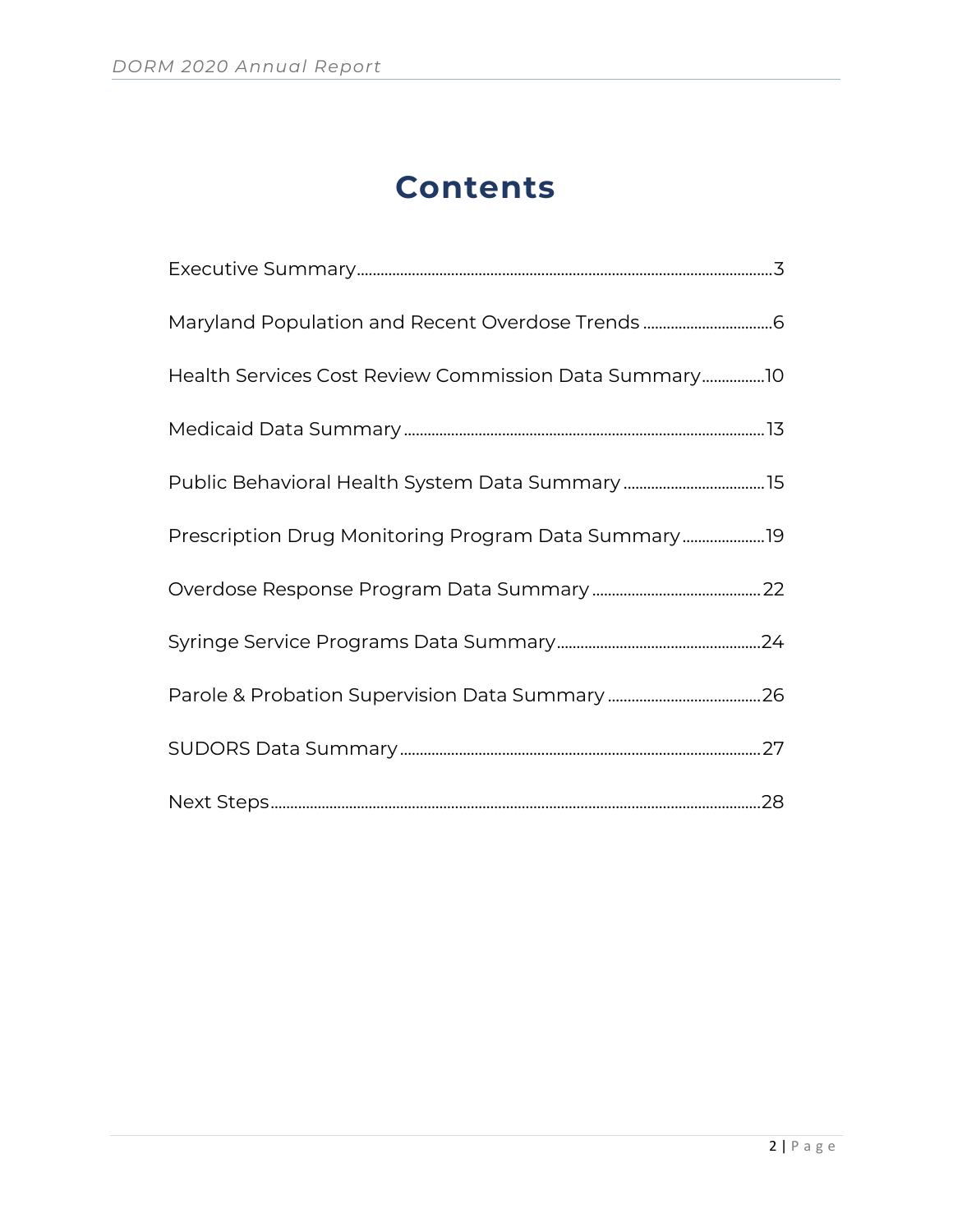# <span id="page-2-0"></span>**Executive Summary**

In 2018, Governor Larry Hogan signed House Bill 922, known as Chapter 211, into law, which requires the Maryland Department of Health (MDH) to produce an annual report examining the prescription and treatment history of individuals in the State of Maryland who suffered fatal overdoses in the preceding four years. The report shall include an assessment of multiple enumerated factors associated with fatal and nonfatal overdose risk and programs targeted at opioid use and misuse, among other issues. This assessment shall further include accessing and, where feasible, establishing links to at least 18 distinct data sources or datasets possessed by multiple state and local agencies. Collectively, the examination, collaboration, assessment, and report are subsequently referred to as the Data-Informed Overdose Risk Mitigation (DORM) initiative. The report is due to the Governor and General Assembly on July 1 of each year, with the statute sunsetting on July 1, 2022.

Data analysis on available overdose-related datasets and identifying overdose risk factors is critical for better understanding how to direct resources and interventions to those at greatest risk of overdose. This initiative is of critical importance, especially at the time of this writing when Maryland is experiencing its highest rate of overdose-related fatalities. In 2020, there were 2,799 unintentional intoxication deaths according to preliminary data provided by the Vital Statistics Administration (VSA). Unintentional intoxication deaths (i.e., fatal overdoses not including suicides) are fatalities resulting from the recent ingestion of or exposure to alcohol and other types of drugs.

In early 2021, the Opioid Operational Command Center (OOCC) was tasked with overseeing the DORM initiative. In close partnership with the Behavioral Health Administration (BHA), the OOCC developed a project plan outlining processes for advancing DORM. DORM will be implemented in two phases. Phase one is focused on identifying and coordinating the centralization of linked overdose datasets and programmatic datasets to establish a broad but holistic profile of health system interactions for people who died from a drug overdose. The goal of phase one is also to garner a better understanding of the demographic characteristics of those who have contact with other public health and public safety systems. Phase two of DORM will be focused on establishing infrastructure to conduct more rigorous analyses of multiple linked datasets that look at relative risk for fatal and non-fatal overdose in Maryland.

There are two primary federal funding sources that support the DORM initiative. In September 2018, MDH was awarded \$994,523 under a three-year 2018 Comprehensive Opioid Abuse Site-Based Program (COAP) cooperative agreement with the U.S. Department of Justice, Bureau of Justice Assistance. The COAP award provides funding for program personnel, information technology (IT), and data management services. Additionally, in September 2019, over \$800,000 in funds provided to MDH under the federal SUPPORT for Patients and Communities Act (SUPPORT Act) was made available to the project to supplement IT and data management and analysis activities at BHA and the Chesapeake Regional Information Systems for our Patients (CRISP), Maryland's designated Health Information Exchange. The SUPPORT Act funding is provided by the federal Centers for Medicare and Medicaid Services (CMS) and is managed in collaboration with MDH's Office of Health Care Financing and Office of Provider Engagement and Regulation.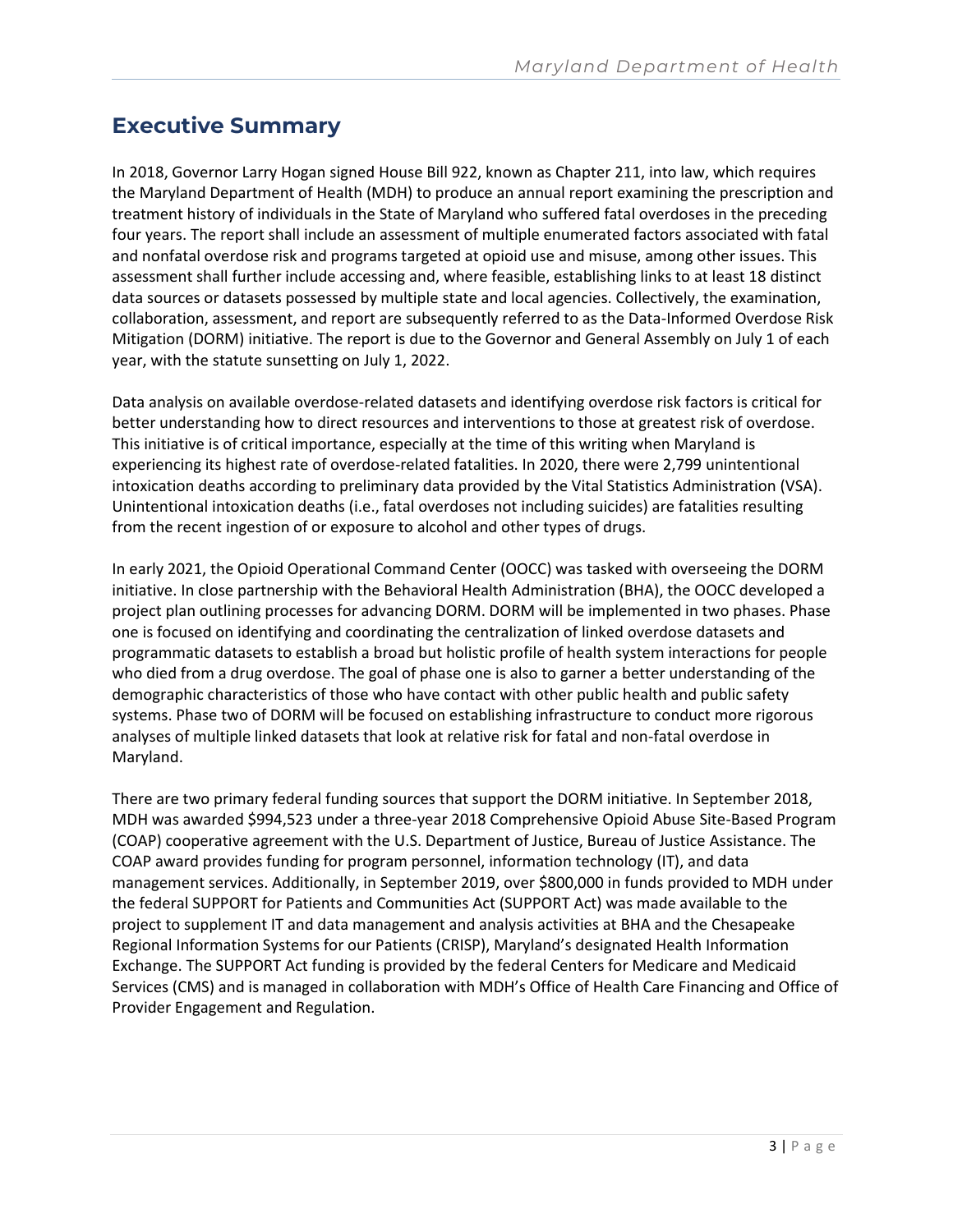The infrastructure that will be established during phase two of DORM will be modeled on analyses presented in the Chapter 55 Overdose Report<sup>1</sup> developed by the Department of Public Health of the Commonwealth of Massachusetts and, in Maryland, on the Predictive Risk Evaluation to Combat Overdose Grant (PRECOG), a partnership between MDH, CRISP, and the Johns Hopkins Bloomberg School of Public Health (JHSPH), which was active from 2015 to 2019. For PRECOG, linked administrative datasets were used to develop predictive risk models (PRM) for overdose in Maryland. Although the primary goal of PRECOG was the development of PRMs to support public health program operations at MDH, the project's data analysis methods and findings are relevant to the DORM project and serve as a useful starting point for future efforts. Significant findings from PRECOG included:

- Fatal opioid overdose is highly concentrated among a small group of Marylanders with identifiable risk factors;
- Analysis of linked agency administrative datasets can be an effective approach for identifying significant overdose risk factors among various populations;
- Patients with opioid use disorder (OUD) who received medication used to treat opioid use disorder (MOUD), such as methadone or buprenorphine, are substantially less likely to overdose than those who do not receive such treatment; and
- Persons involved with the criminal justice system have much higher overdose risk but lower rates of community-based MOUD utilization compared to other Maryland subgroups.<sup>2</sup>

Building on findings from PRECOG, Maryland has expanded programming to respond to those at highest risk of overdose, including through the passage of House Bill 116: Screening and Treatment for Opioid Use Disorder in Correctional Settings during the 2019 Maryland General Assembly session. This bill requires that local detention centers offer all three Food and Drug Administration (FDA) approved MOUDs to inmates with OUD. In addition to being connected with MOUDs, individuals who are released from local detention centers will also receive facilitated reentry services to ensure continuity of treatment upon return to the community.

The following report provides an overview of the findings observed from linking overdose death records with the following datasets: Maryland Medicaid, Public Behavioral Health System (PBHS) claims, Outcome Measurement System (OMS) records, Health Services Cost Review Commission (HSCRC) case mix data, and the Prescription Drug Monitoring Program (PDMP). Additionally, programmatic data is provided from the state's Overdose Response Program (ORP), which is responsible for community-based naloxone distribution and Syringe Service Programs (SSPs). Non-fatal overdose data on individuals who are under community supervision and analysis from the Statewide Unintentional Drug Overdose Reporting System (SUDORS) are included as well. Please note that the subsequent analyses of linked datasets included in this report were submitted by each respective division within MDH. As such, the methodology employed by each contributor (including the denominators for the number of overdose death records used and the precise time frames of analysis) may vary from section to section.

 $^{\rm 1}$  "An Assessment of Fatal and Nonfatal Opioid Overdoses in Massachusetts (2011 – 2015)"; Massachusetts Department of Public Health; August 16, 2017.

<sup>&</sup>lt;sup>2</sup> "The Predictive Risk Evaluation to Combat Overdose Grant (PRECOG) Final Report"; Johns Hopkins Bloomberg School of Public Health; Submitted to the Maryland Department of Health on September 23, 2019.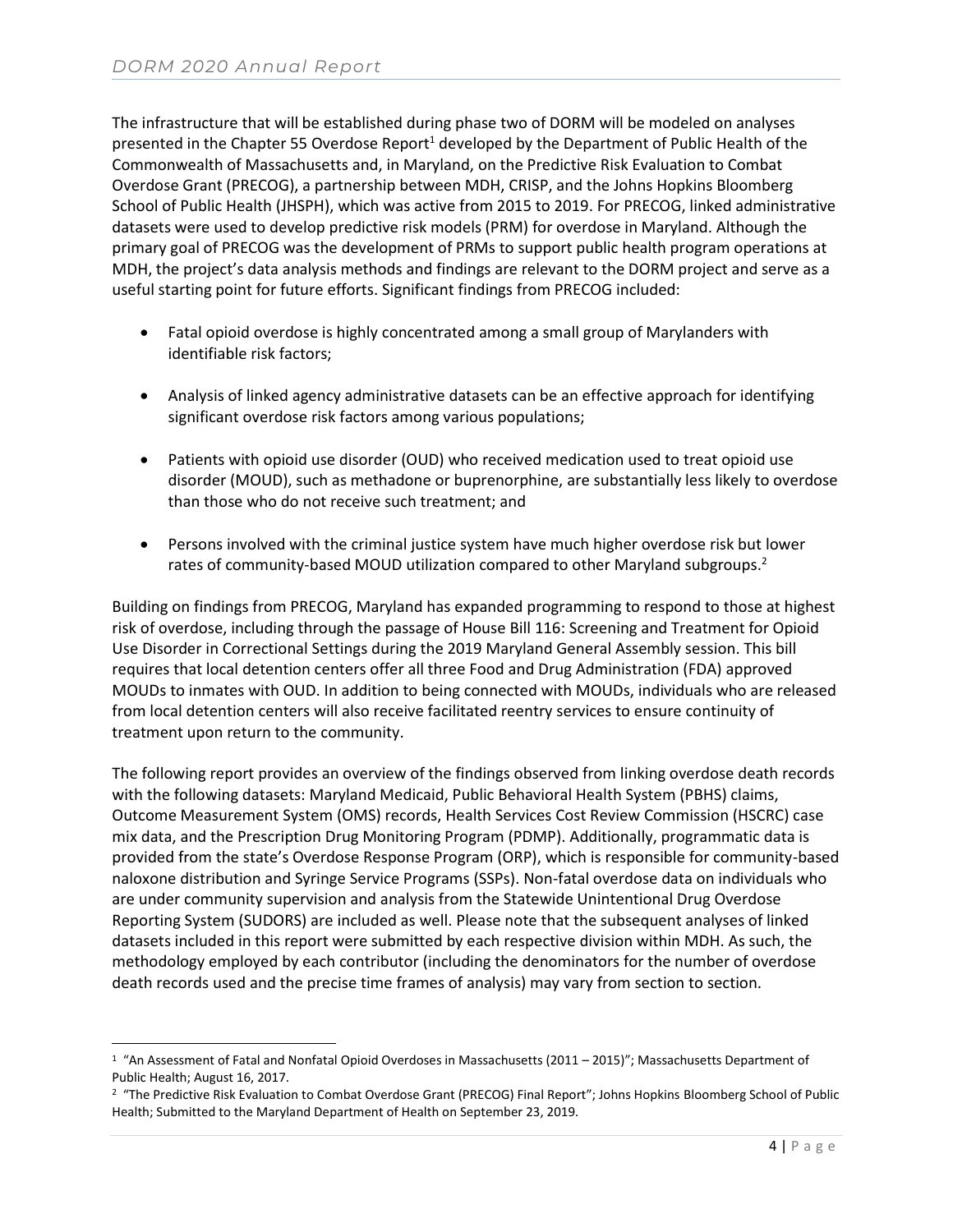Findings from this report indicate that more than half of individuals who died from overdose were eligible for Medicaid services at the time of death. Additionally, nearly 70.0 percent of individuals who died from overdose between 2016 and 2020 had an interaction with a Maryland hospital in the four years preceding their death. Further, overdose decedents who received outpatient mental health services in the Public Behavioral Health System (PBHS) within 30 days of their death were more likely to be active in both mental health and substance use disorder services. Lastly, from 2015 to 2019, 60.0 percent of people who died from an overdose in Maryland had also been prescribed a controlled substance at some point during the same 5-year period. Other findings illustrated in the following sections show that males continue to account for a vast majority of overdose deaths, outnumbering females at a 3:1 ratio. Additionally, there are increasing racial disparities in overdose death rates, with the age-adjusted mortality rate for Black Marylanders surpassing that of white Marylanders in 2019.

Other notable highlights include the expansion of harm reduction services over the past several years. Maryland has a robust network of ORPs that distributes community-based naloxone to individuals at the highest risk for overdose. Reaching individuals who are most likely to experience an overdose with naloxone is a critical strategy for driving down overdose-related mortality in Maryland. Additionally, as SSPs have expanded, the number of linkages to care (including connections to substance use disorder treatment) have increased significantly.

Going forward, the State of Maryland will use findings from this report to identify areas of opportunity for expanding services and for directing resources. Future DORM reports will build upon findings from this study to better understand the relative risk for overdose death based on system interactions.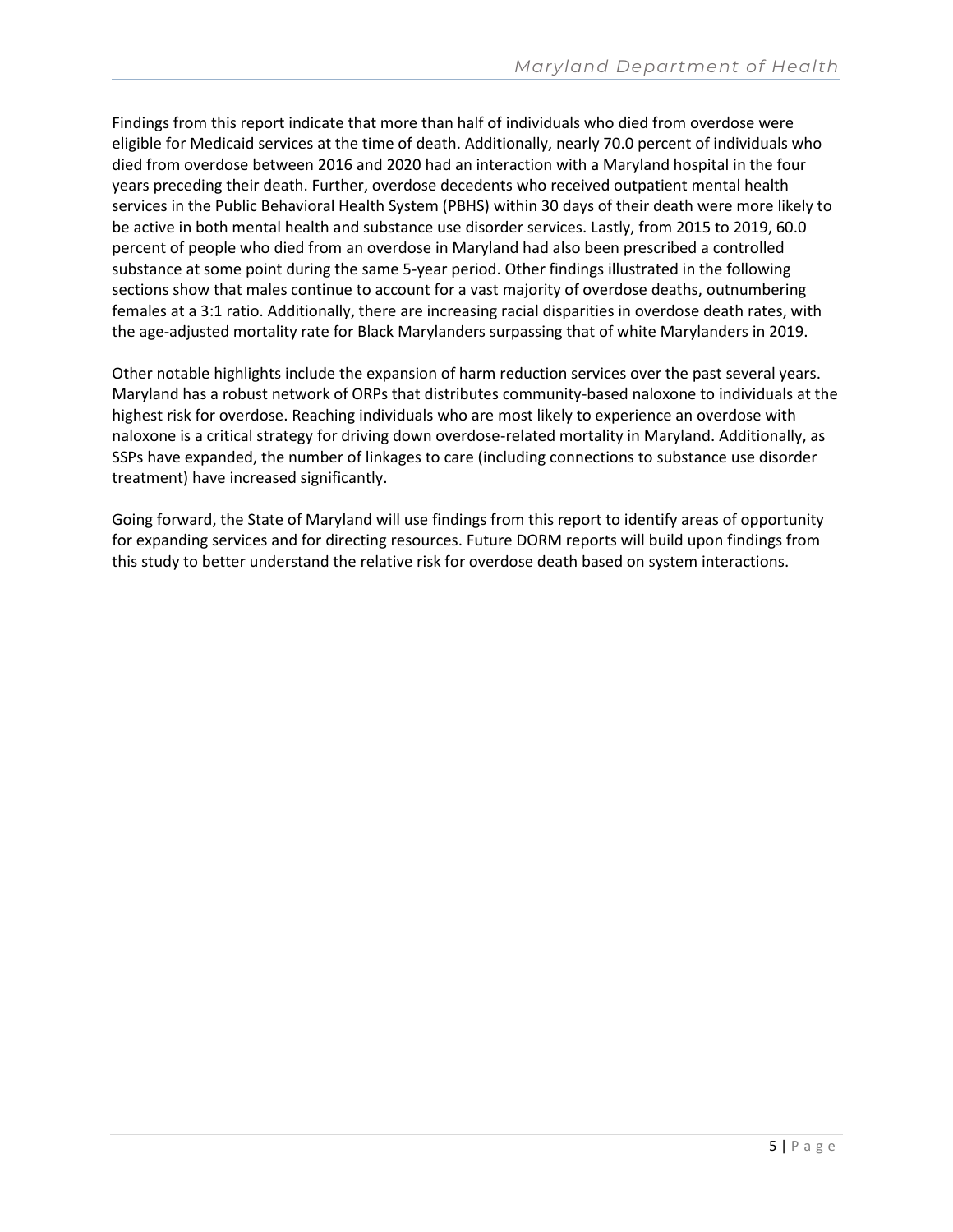# <span id="page-5-0"></span>**Maryland Population and Recent Overdose Trends**

### Population

As of 2019, Maryland had a population of approximately 6,045,680.<sup>3</sup> To help provide context for the data to follow in this report, the charts below illustrate Maryland's population by age, gender, and race/ethnicity.



**Figure 1. Population of Maryland by Age, Gender, and Race/Ethnicity**





<sup>&</sup>lt;sup>3</sup> "Maryland Vital Statistics Annual Report 2019"; Vital Statistics Administration, Maryland Department of Health.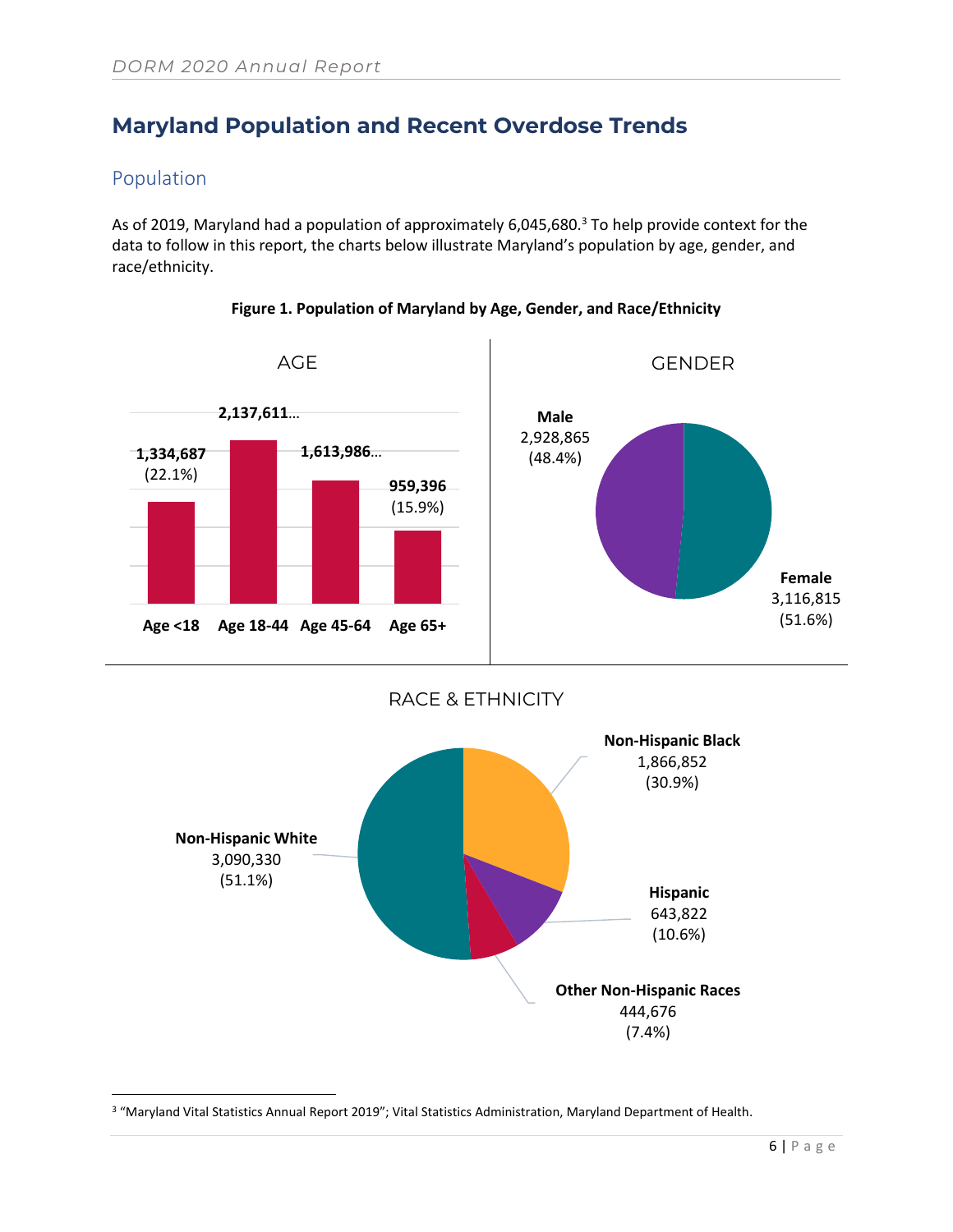### Fatal Overdose Trends

As in other areas of the United States, the number of fatal overdoses has increased dramatically in Maryland in the last 10 years. According to data provided by the Vital Statistics Administration (VSA) of the Maryland Department of Health (MDH), the number of overdose fatalities increased by 266.6 percent between 2010 and 2019. Unintentional intoxication deaths (i.e., fatal overdoses not including suicides) are fatalities resulting from the recent ingestion of or exposure to drugs or alcohol.





Overdose mortality during this timeframe was primarily driven by opioids and, in particular, the dramatic influx of fentanyl into the drug supply. In 2019, opioids were involved in 88.5 percent (2,106 total) of all overdose fatalities, while fentanyl was involved in 91.5 percent (1,927 total) of all opioidrelated fatalities. The chart below illustrates the sharp increase in the number of fentanyl-related deaths, which have increased by 466.8 percent since 2015.



#### **Figure 3. Fatal Overdoses by Opioid Type,<sup>4</sup> 2014–2019**

<sup>4</sup> Most overdoses involve the use of more than one substance and, as such, the sum total of individual substance categories may exceed the total number of annual fatal overdoses.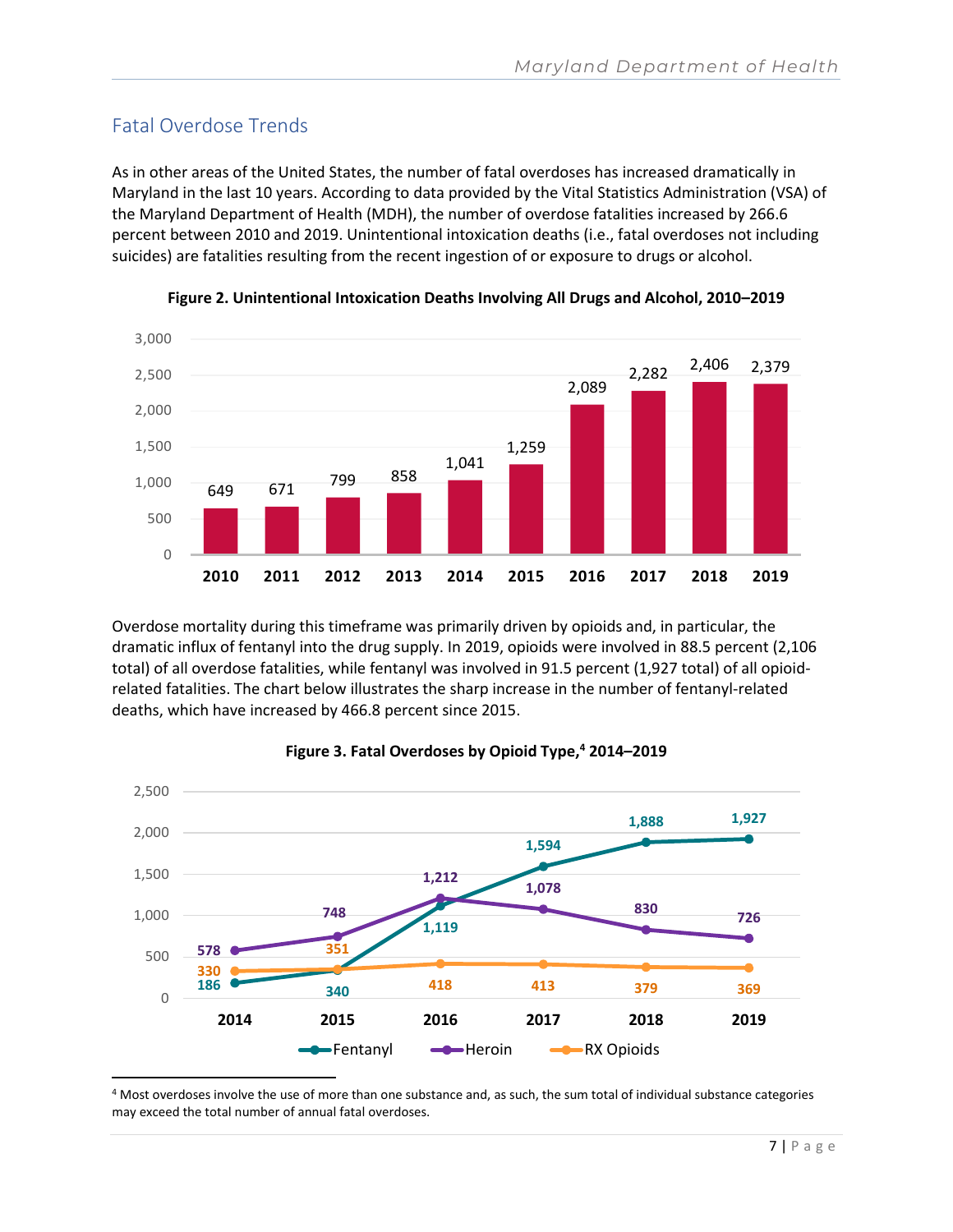### Opioid-Related Fatality Demographics

Figure 4, below, illustrates demographic characteristics of opioid-related fatal overdoses in 2019. It includes the number of fatalities by age, gender, and race/ethnicity.



1,200

1,600





# **769 1,219 1,360 1,331**

RACE & ETHNICITY



From 2017 to 2019, opioid-related fatalities decreased by 11.5 percent among non-Hispanic white Marylanders while increasing by 40.4 percent among non-Hispanic Black Marylanders and by 35.9 percent among Hispanic Marylanders. Overdose deaths involving other races were excluded from the graph above due to relatively small numbers. In 2010, near the beginning of the acceleration in overdose-related fatalities in Maryland, non-Hispanic whites accounted for a vast majority (75.4 percent) of opioid-related intoxication fatalities. Since that time, as shown below in Table 1, the proportion of opioid-related intoxication deaths involving non-Hispanic Blacks has steadily increased, while the proportion of such deaths involving non-Hispanic whites has steadily decreased.

**1,204**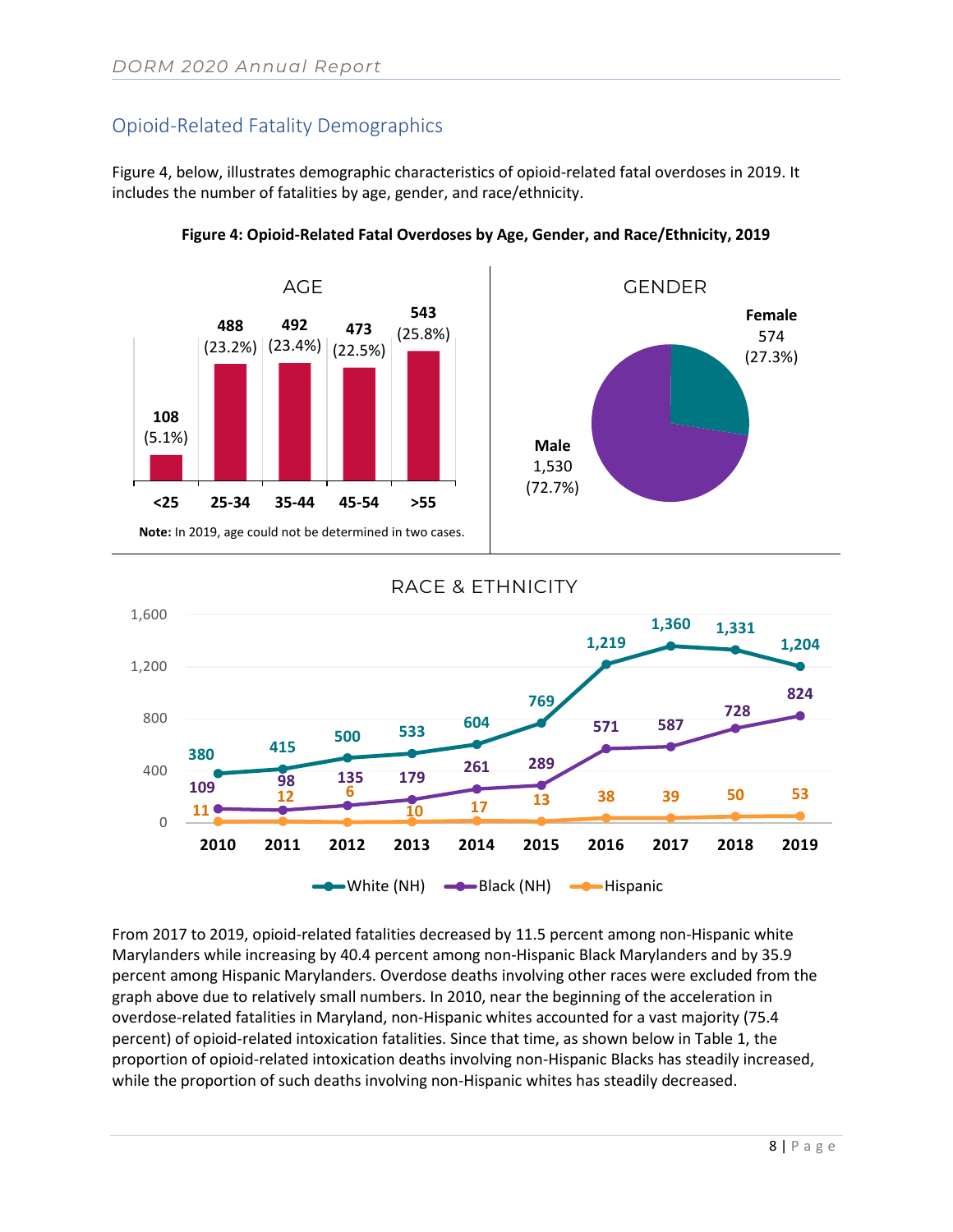| Year | <b>White</b><br>(NH) | <b>Percent</b><br>of Total | <b>Black</b><br>(NH) | <b>Percent</b><br>of Total | <b>Hispanic</b> | <b>Percent</b><br>of Total | <b>Other</b>   | <b>Percent</b><br>of Total |
|------|----------------------|----------------------------|----------------------|----------------------------|-----------------|----------------------------|----------------|----------------------------|
| 2010 | 380                  | 75.4%                      | 109                  | 21.6%                      | 11              | 2.2%                       | 4              | 0.8%                       |
| 2011 | 415                  | 78.4%                      | 98                   | 18.5%                      | 12              | 2.3%                       | $\overline{4}$ | 0.8%                       |
| 2012 | 500                  | 77.2%                      | 135                  | 20.8%                      | 6               | 0.9%                       | 7              | 1.1%                       |
| 2013 | 533                  | 73.1%                      | 179                  | 24.6%                      | 10              | 1.4%                       | 7              | 1.0%                       |
| 2014 | 604                  | 68.0%                      | 261                  | 29.4%                      | 17              | 1.9%                       | 6              | 0.7%                       |
| 2015 | 769                  | 70.6%                      | 289                  | 26.5%                      | 13              | 1.2%                       | 18             | 1.7%                       |
| 2016 | 1,219                | 65.7%                      | 571                  | 30.8%                      | 38              | 2.0%                       | 28             | 1.5%                       |
| 2017 | 1,360                | 67.7%                      | 587                  | 29.2%                      | 39              | 1.9%                       | 23             | 1.1%                       |
| 2018 | 1,331                | 62.1%                      | 728                  | 34.0%                      | 50              | 2.3%                       | 34             | 1.6%                       |
| 2019 | 1,204                | 57.2%                      | 824                  | 39.1%                      | 53              | 2.5%                       | 25             | 1.2%                       |

**Table 1. Opioid-Related Overdose Fatalities by Race/Ethnicity, 2010–2019**

As shown above, Maryland's population was 51.1 percent non-Hispanic white, 30.9 percent non-Hispanic Black, and 10.6 percent Hispanic as of 2019. Thus, in 2019, both non-Hispanic white Marylanders and non-Hispanic Black Marylanders bore a disproportionate share of opioid-related fatal overdoses in relation to their respective shares of the state's population. However, the 57.2 percent of opioid-related fatalities involving non-Hispanic white Marylanders was 6.1 percent higher than the cohort's share of the population, while the 39.1 percent of opioid-related fatalities involving non-Hispanic Black Marylanders was 8.2 percent higher.

Another way to illustrate the increasing racial disparity in opioid-related mortality is to look at overdose mortality rates. As illustrated in Table 2, below, the mortality rates for non-Hispanic whites and non-Hispanic Blacks are well above the state average of 34.2. Similar to the trends shown above, since 2017, mortality among non-Hispanic whites has decreased while increasing rapidly among non-Hispanic Blacks. 2019 was the first year since the beginning of the opioid crisis in Maryland in which mortality among non-Hispanic Blacks exceeded that of non-Hispanic whites.

| <b>Cohort</b>    | 2010 | 2011 | 2012 | 2013 | 2014 | 2015 | 2016 | 2017 | 2018 | 2019 |
|------------------|------|------|------|------|------|------|------|------|------|------|
| <b>NH White</b>  | 12.2 | 13.0 | 15.0 | 16.6 | 18.7 | 24.5 | 39.6 | 45.6 | 44.5 | 40.9 |
| NH Black         | 5.9  | 5.0  | 7.1  | 9.2  | 13.5 | 14.7 | 28.7 | 28.8 | 35.0 | 41.3 |
| <b>Hispanic</b>  |      |      |      |      |      |      | 7.6  | 8.0  | 7.7  | 9.7  |
| <b>All Races</b> | 8.5  | 8.5  | 10.2 | 11.6 | 14.0 | 17.4 | 29.7 | 32.4 | 33.9 | 34.2 |

**Table 2. Age-Adjusted Opioid-Related Mortality Rate by Race/Ethnicity, 2010–2019<sup>5</sup>**

<sup>5</sup> Age-adjusted mortality rates could only be calculated when deaths among a given cohort exceeded 20 per year.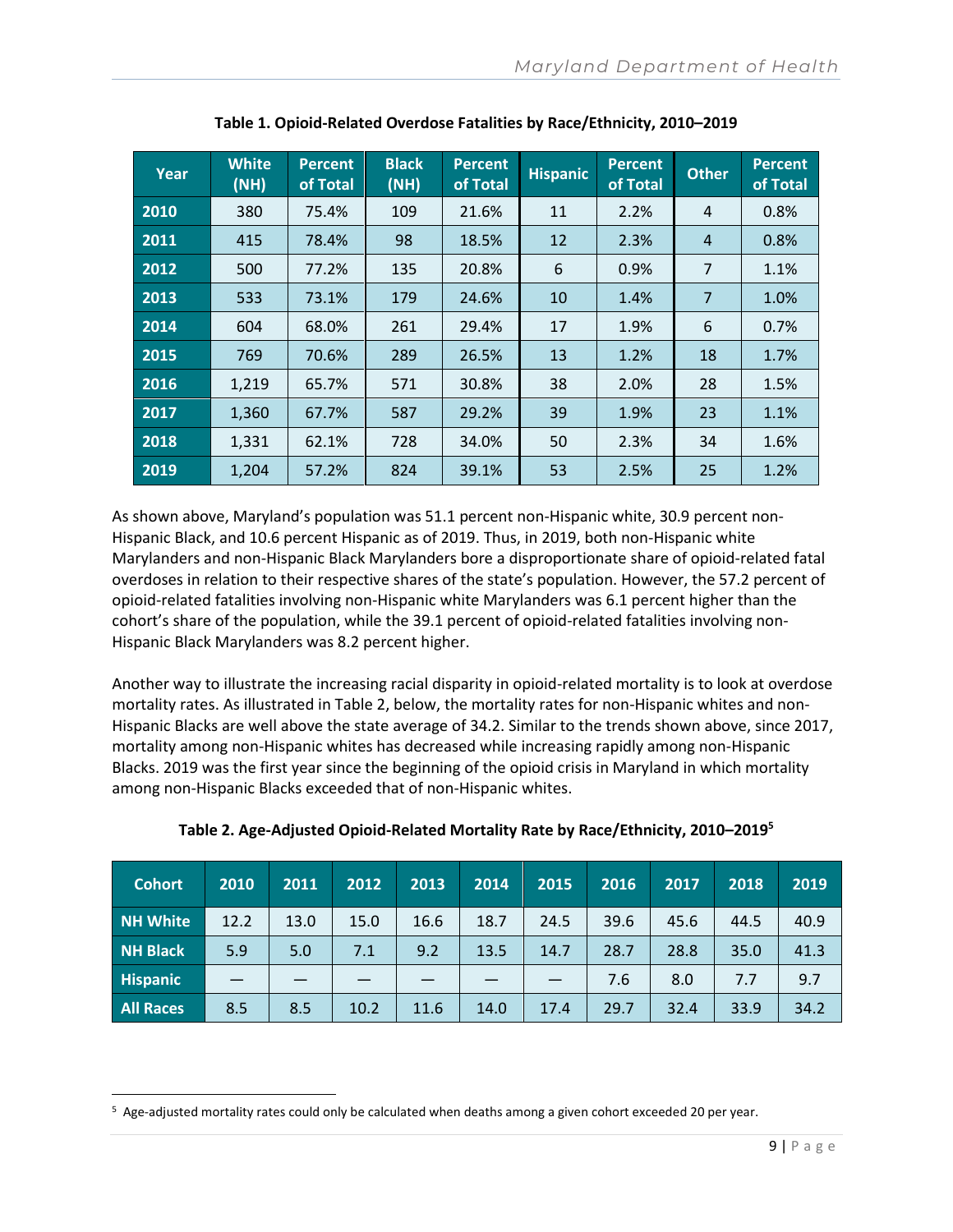### <span id="page-9-0"></span>**Health Services Cost Review Commission Data Summary**

The Health Services Cost Review Commission (HSCRC) collects a variety of demographic, financial, and other clinical information related to patient care (e.g., nature of admission, diagnostic codes, etc.) at acute care and licensed specialty hospitals across the State of Maryland (referred to as "case mix data"). Between 2016 and 2020, 7,528 overdose decedents received care through Maryland's hospital system at some point during the same four-year period. This represents 68.7 percent of the 10,965 individuals who suffered a fatal overdose during this timeframe.





RACE & ETHNICITY



While the vast majority of individuals accessing health services captured in the HSCRC case mix data were aged 55 or older, the age distribution among overdose decedents was largely uniformly split across age groups, regardless of access to services. The majority of individuals accessing health services in Maryland identified as female, while the majority of overdose decedents either with hospital records or without identified as male. The population of overdose decedents tended to be less ethnically diverse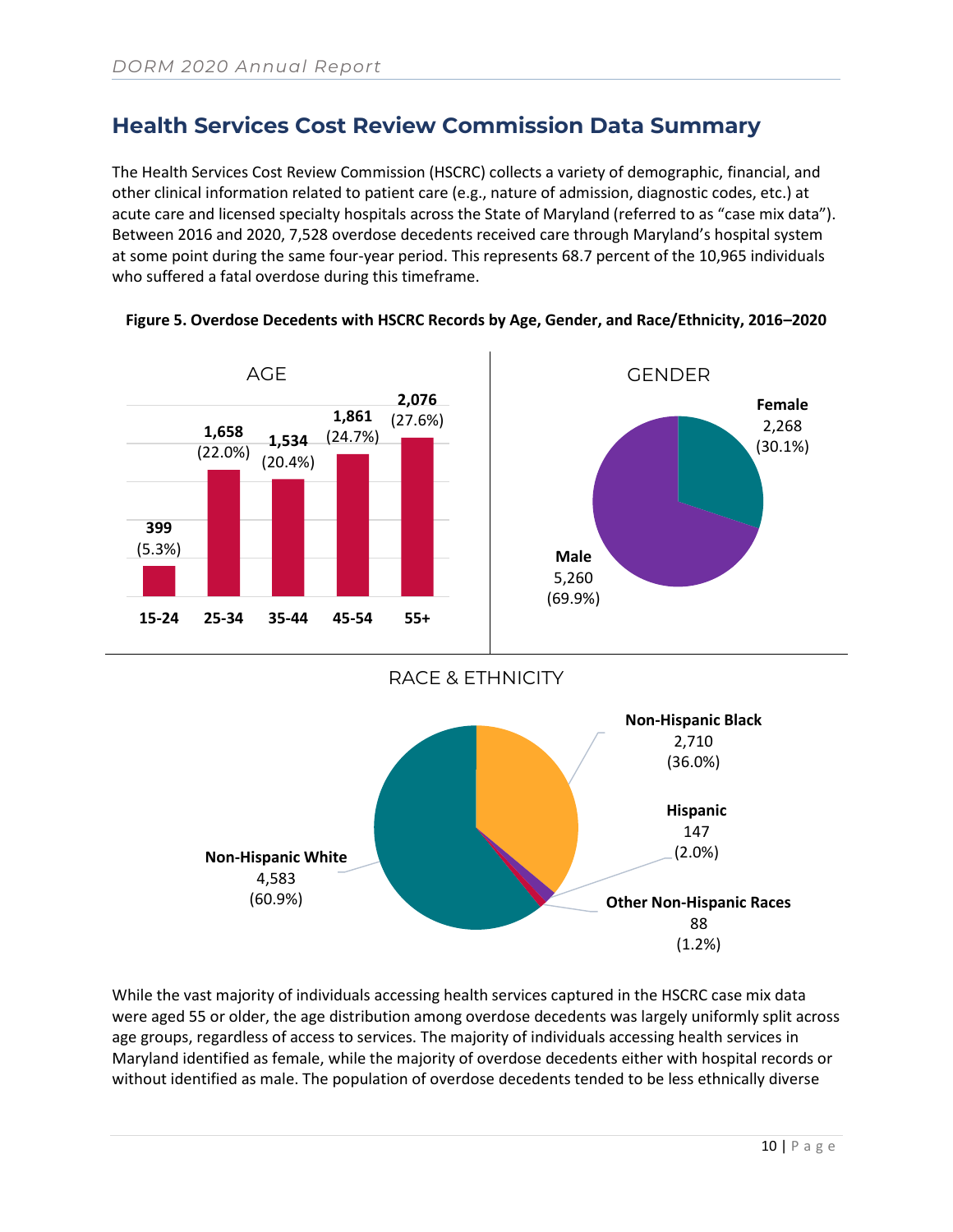and generally whiter (60.9 percent) than the general population accessing health services in Maryland (which was 50.8 percent non-Hispanic white).

Comparing the populations of overdose decedents between 2016 and 2020 who did not access health services versus those who did, the population tended to be younger (more than half under the age of 45 and the majority between the ages of 25 and 34 versus less than half under the age of 45 and most older than 55), slightly more male (76.9 percent male versus 69.9 percent male), and slightly more ethnically diverse (6.7 percent Hispanic or other versus 3.2 percent Hispanic or other).

Between 2016 and 2020, overdose decedents were far more likely to have: (1) any history of non-fatal overdose; (2) opioid use disorder (OUD); (3) a non-opioid related substance use disorder (SUD); (4) nonpoisoning injuries; (5) chronic pain diagnoses; or (6) mental health diagnoses compared to the general population accessing health services. While only 2.1 percent of individuals included in the HSCRC case mix data who did not die from drug or alcohol intoxication between 2016 and 2020 had an overdoserelated hospital encounter, 37.0 percent of overdose decedents did experience at least one non-fatal overdose over that same period.

| <b>Prior Diagnosis</b>                    | <b>Non-Overdose Decedents</b><br>with HSCRC Records |      | <b>Overdose decedents</b><br>with HSCRC Records |      |
|-------------------------------------------|-----------------------------------------------------|------|-------------------------------------------------|------|
| <b>Total Individuals</b>                  | 3,452,974                                           |      | 7,528                                           |      |
|                                           | <b>N</b>                                            | %    | N                                               | %    |
| Overdose-related encounters, ever         | 72,296                                              | 2.1  | 2,784                                           | 37.0 |
| Overdose-related encounters, by substance |                                                     |      |                                                 |      |
| <b>Heroin</b>                             | 17,641                                              | 0.5  | 1,631                                           | 21.7 |
| Methadone                                 | 2,392                                               | 0.1  | 137                                             | 1.8  |
| <b>Other Opioid</b>                       | 30,258                                              | 0.9  | 1,055                                           | 14.0 |
| Alcohol                                   | 2,639                                               | 0.1  | 131                                             | 1.7  |
| Benzodiazepine                            | 10,471                                              | 0.3  | 435                                             | 5.8  |
| Cocaine                                   | 4,888                                               | 0.1  | 468                                             | 6.2  |
| Other Drug*                               | 19,928                                              | 0.6  | 266                                             | 3.5  |
| <b>Opioid Use Disorder</b>                | 83,562                                              | 2.4  | 3,439                                           | 45.7 |
| Substance Use Disorder (non-opioid)       | 317,689                                             | 9.2  | 4,315                                           | 57.3 |
| Non-poisoning Injury                      | 1,154,888                                           | 33.4 | 3,880                                           | 51.5 |
| <b>Chronic Pain Diagnosis</b>             | 266,189                                             | 7.7  | 1,966                                           | 26.1 |
| <b>Mental Health Diagnosis</b>            | 735,831                                             | 21.3 | 3,969                                           | 52.7 |

#### **Table 3. HSCRC Encounters by Prior Diagnosis, 2016–2020**

Between 2016 and 2020, the proportion of drug- and alcohol-related overdose decedents accessing health services within the calendar year of their death steadily declined from a high of 55.5 percent in 2016 to a low of 45.2 percent in 2020. However, the total number of intoxication deaths and the number of decedents accessing health services has increased over the same period, with the exception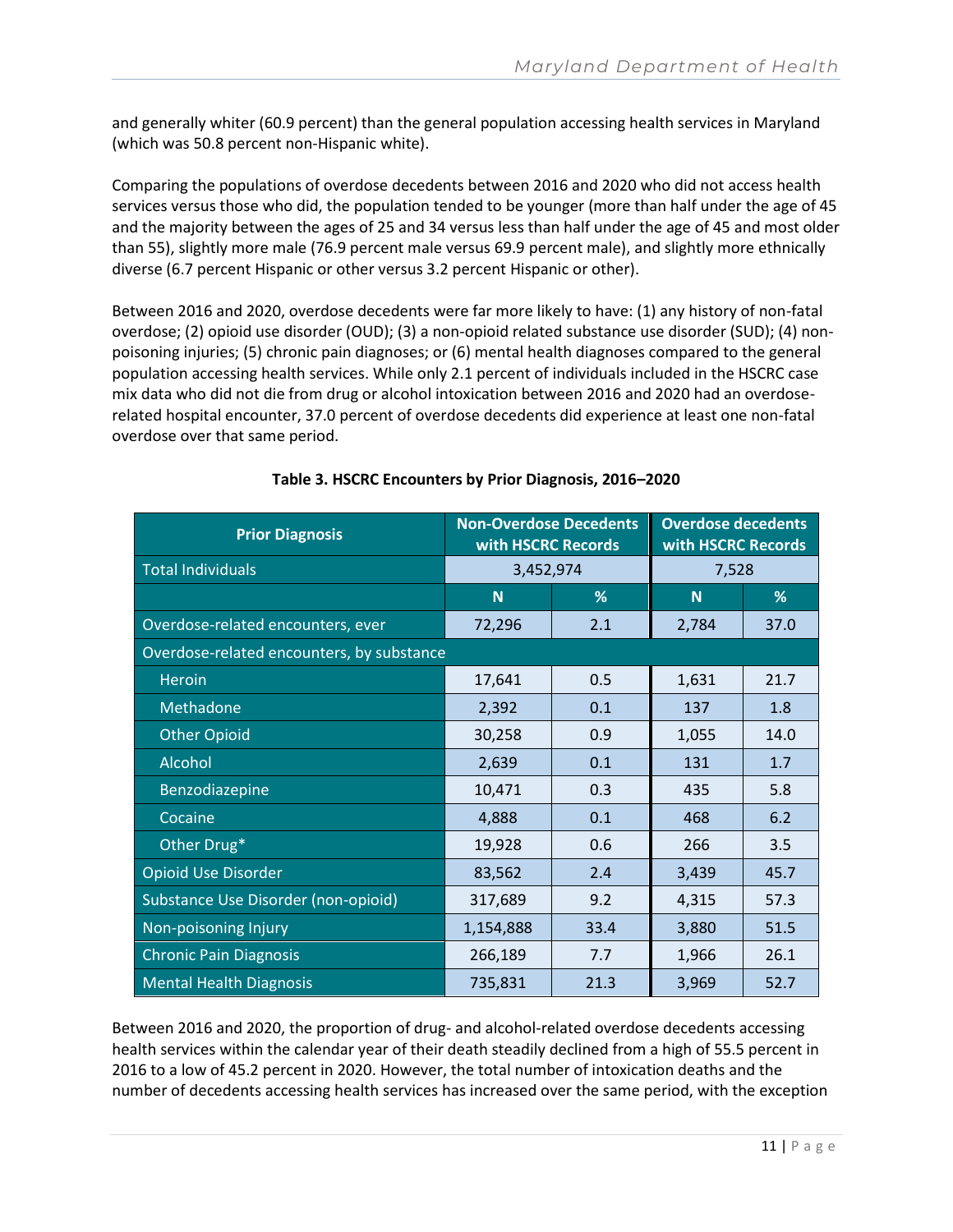of a slight dip in both deaths and service access in 2019. Both metrics peaked in 2020, with 2,624 intoxication deaths among Maryland residents aged 15 to 90, and 1,185 of those decedents accessing any health services in the same period.<sup>6</sup>

Among overdose decedents who accessed services during the same calendar year of their death, between 24.7 percent and 30.9 percent received any overdose-related health services. The number of decedents with any drug overdose documented in the HSCRC case mix data ranged from a high of 317 in 2016 to a low of 279 in 2019, with a slight uptick to 293 in 2020. It is important to note, the same decedents may have had non-fatal overdoses in previous years or may have had other non-fatal overdose experiences that did not result in hospitalization and thus would not be counted here. These decedents may have also had multiple overdose-related encounters in this same year, but are only counted once in the tables presented here.

| <b>HSCRC Encounters</b><br>by Prior Diagnosis | 2016     |      | 2017  |      | 2018  |      | 2019  |      | 2020     |      |
|-----------------------------------------------|----------|------|-------|------|-------|------|-------|------|----------|------|
| Total deaths (N)                              | 1,848    |      | 2,008 |      | 2,241 |      | 2,235 |      | 2,624    |      |
|                                               | <b>N</b> | %    | N     | %    | N     | %    | N     | %    | <b>N</b> | %    |
| Any service utilization                       | 1,026    | 55.5 | 1,055 | 52.5 | 1,106 | 49.4 | 1,050 | 47.0 | 1,185    | 45.2 |
| Any overdose-related services                 | 317      | 30.9 | 308   | 29.2 | 307   | 27.8 | 279   | 26.6 | 293      | 24.7 |
| <b>Opioid Use Disorder</b>                    | 369      | 36.0 | 364   | 34.5 | 379   | 34.3 | 369   | 35.1 | 376      | 31.7 |
| Non-Opioid SUD                                | 473      | 46.1 | 475   | 45.0 | 501   | 45.3 | 470   | 44.8 | 522      | 44.1 |
| Non-poisoning Injury                          | 292      | 28.5 | 290   | 27.5 | 308   | 27.8 | 326   | 31.0 | 330      | 27.8 |
| <b>Chronic Pain Diagnosis</b>                 | 176      | 17.2 | 154   | 14.6 | 194   | 17.5 | 165   | 15.7 | 182      | 15.4 |
| <b>Mental Health Diagnosis</b>                | 413      | 40.3 | 440   | 41.7 | 469   | 42.4 | 453   | 43.1 | 487      | 41.1 |

#### **Table 4. HSCRC Encounters by Prior Diagnosis by Year (Ages 15–90), 2016–2020<sup>7</sup>**

<sup>6</sup> The number of fatal overdoses for 2020 is preliminary at the time of this writing.

<sup>7</sup> Ibid.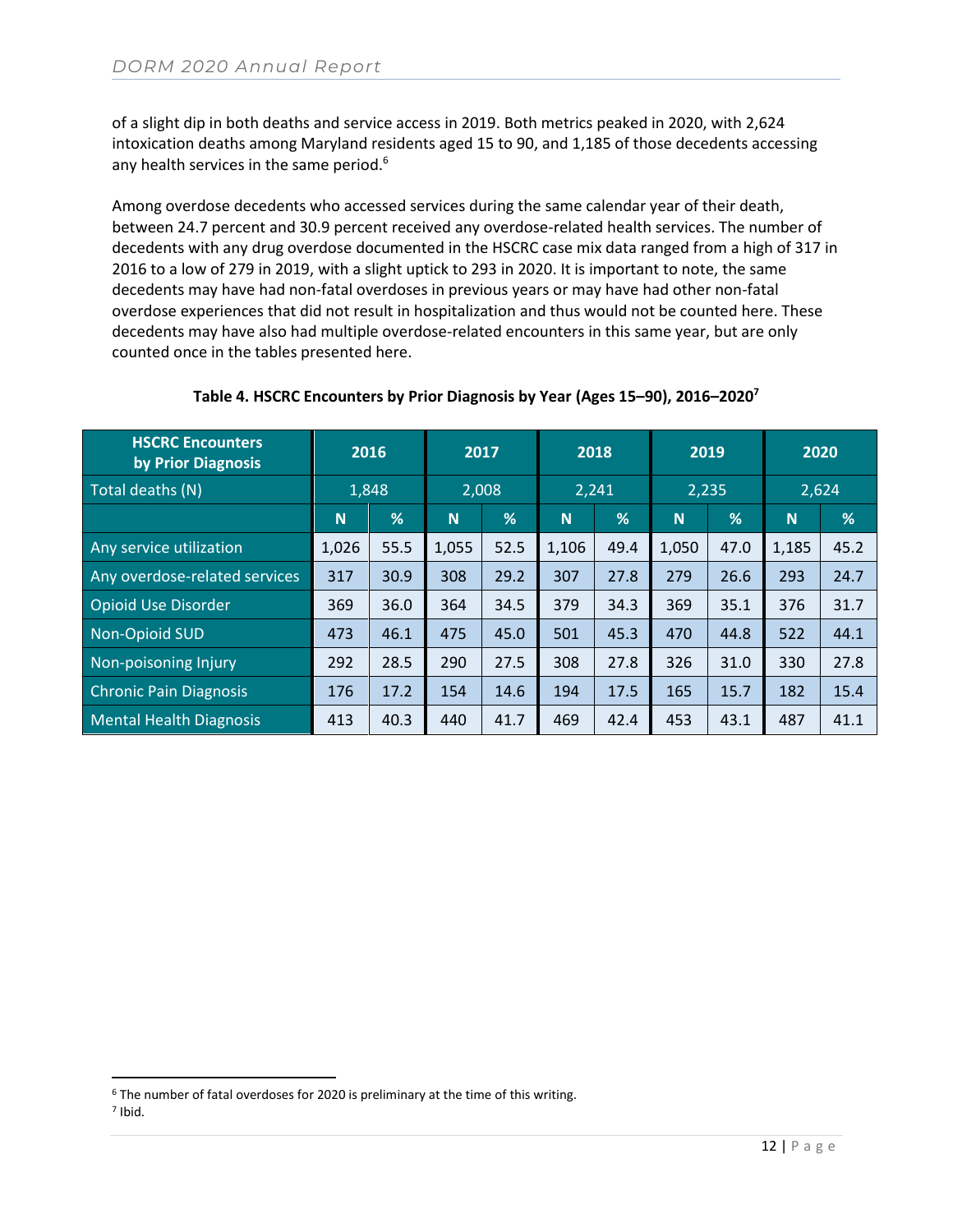# <span id="page-12-0"></span>**Medicaid Data Summary**

Maryland Medicaid provides health coverage to approximately 1.5 million residents who meet eligibility requirements. Maryland currently operates a bifurcated care delivery system for mental health and substance use disorder benefits (MH/SUD). Managed Care Organizations are responsible for delivering the majority of Medicaid-covered services. Inpatient, emergency, and specialty outpatient MH/SUD services are delivered on a fee-for-service (FFS) basis through an Administrative Services Organization (ASO) model. 8

Analysis of Medicaid claims data shows that a significant portion of individuals who suffered a fatal overdose were enrolled in Medicaid during the same calendar year of their death. According to a review of Medicaid participant data in calendar year 2019, 1,482 overdose decedents were enrolled in Medicaid at some point during the same calendar year, representing 66.9 percent of the 2,214 overdose decedents from the same year that were included in the analysis. Of that group, 1,408 were enrolled at the time of their death.

#### **Table 5. Number and Percentage of Medicaid Enrollees with a Fatal Overdose, 2019**

| <b>Any Medicaid Enrollment</b> | During Calendar Year |               | Medicaid Enrollment at Time<br>of Death | <b>Total Overdose</b>     |  |
|--------------------------------|----------------------|---------------|-----------------------------------------|---------------------------|--|
| <b>Number</b>                  | Percent              | <b>Number</b> | Percent                                 | <b>Deaths in Data Set</b> |  |
| 1.482                          | 66.9%                | 1.408         | 63.6%                                   | 2.214                     |  |

According to data provided by MDH's Office of Health Care Financing, approximately 1,434 individuals received fee-for-service (FFS) care through Medicaid within the same calendar year experiencing a fatal overdose in 2019. This primarily involved individuals who received ambulatory care visits, outpatient emergency department (ED) visits, and inpatient admissions for behavioral health and somatic conditions.

#### **Table 6. Service Utilization of Medicaid Enrollees before a Fatal Overdose, 2019**

| <b>Service Type</b>        | <b>Number</b> | <b>Percent</b> |
|----------------------------|---------------|----------------|
| <b>Ambulatory Care</b>     | 899           | 62.7%          |
| <b>Outpatient ED</b>       | 672           | 46.9%          |
| <b>Inpatient Admission</b> | 374           | 26.1%          |
| <b>Total</b>               |               | 1,434          |

Among individuals who were enrolled in Medicaid at the time of their death, approximately 12.1 percent had an emergency department (ED) visit or inpatient hospital admission with a diagnosis of

<sup>8 &</sup>quot;Paul Wellstone and Pete Domenici Mental Health Parity and Addiction Equity Act of 2008 (MHPAEA) Report for the Centers of Medicare and Medicaid Services"; Maryland Department of Health; October 1, 2020.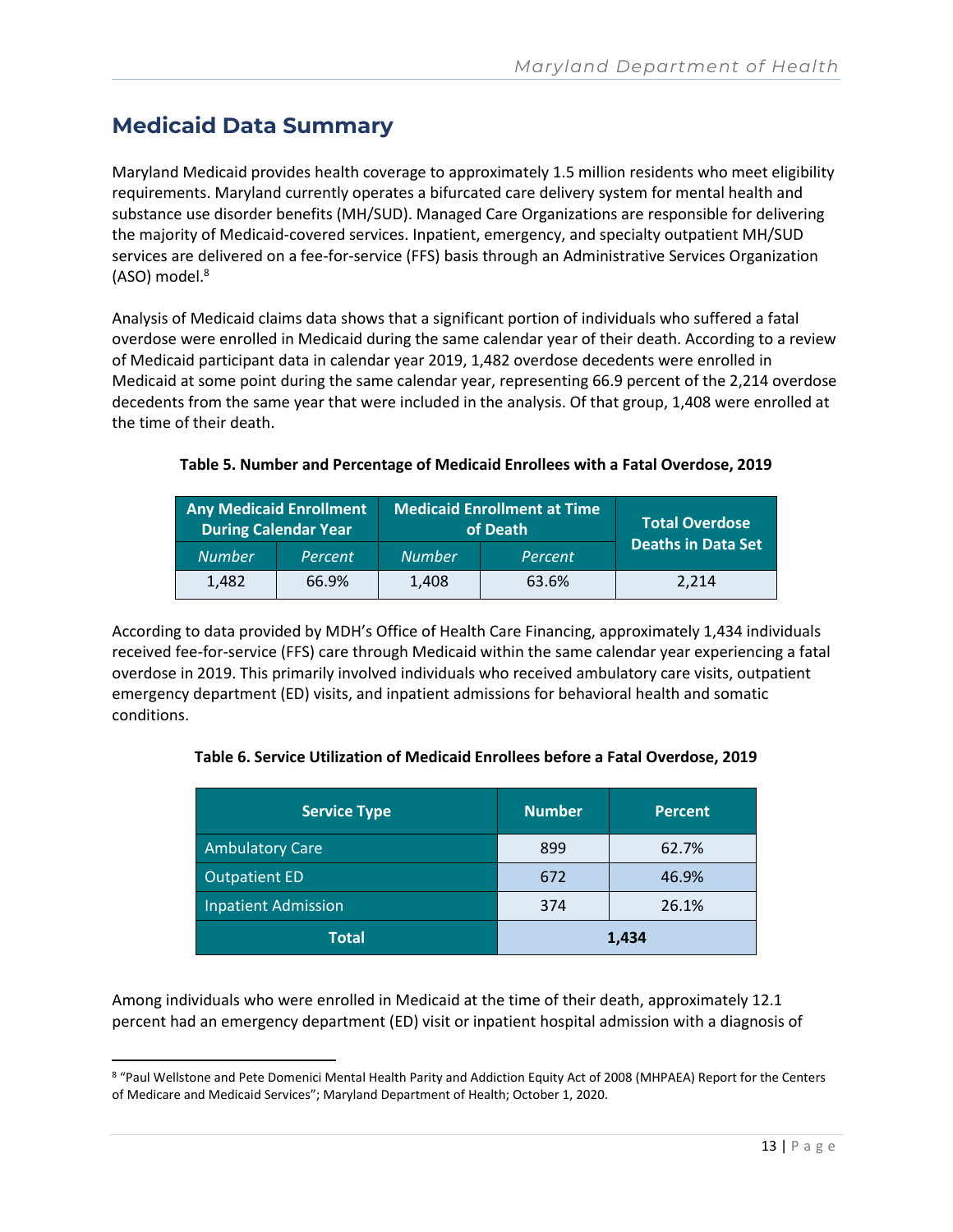poisoning (i.e., a non-fatal overdose) in the same calendar year in which they suffered a fatal overdose, and 3.5 percent occurred within one day of a visit.

#### **Table 7. Number of Visits and Participants with Enrollment at Time of Death and an ED Visit or Inpatient Admission with a Diagnosis of Poisoning, 2019**

| <b>Time Frame</b> | <b>Number</b><br>of Visits | <b>Number</b><br>of Users | <b>Total</b><br><b>Enrollees</b> | Percentage<br>of Total |
|-------------------|----------------------------|---------------------------|----------------------------------|------------------------|
| Within One Year   | 238                        | 168                       | 1.389                            | 12.1%                  |
| Within One Day    | 56                         | 48                        | 1,389                            | 3.5%                   |

Lastly, among overdose decedents who were enrolled in Medicaid during the same calendar year as their death in 2019, 38.7 percent had received at least one form of MOUD, such as buprenorphine, methadone, or naltrexone. This highlights the opportunities to reach a significant number of individuals who may be in opioid treatment programs or other programs that use MOUD. It also highlights the potential to expand MOUD services for individuals at risk for overdose and who are not receiving MOUD.

**Figure 6. Medicaid Participants by MOUD in Calendar Year of Death, 2019**

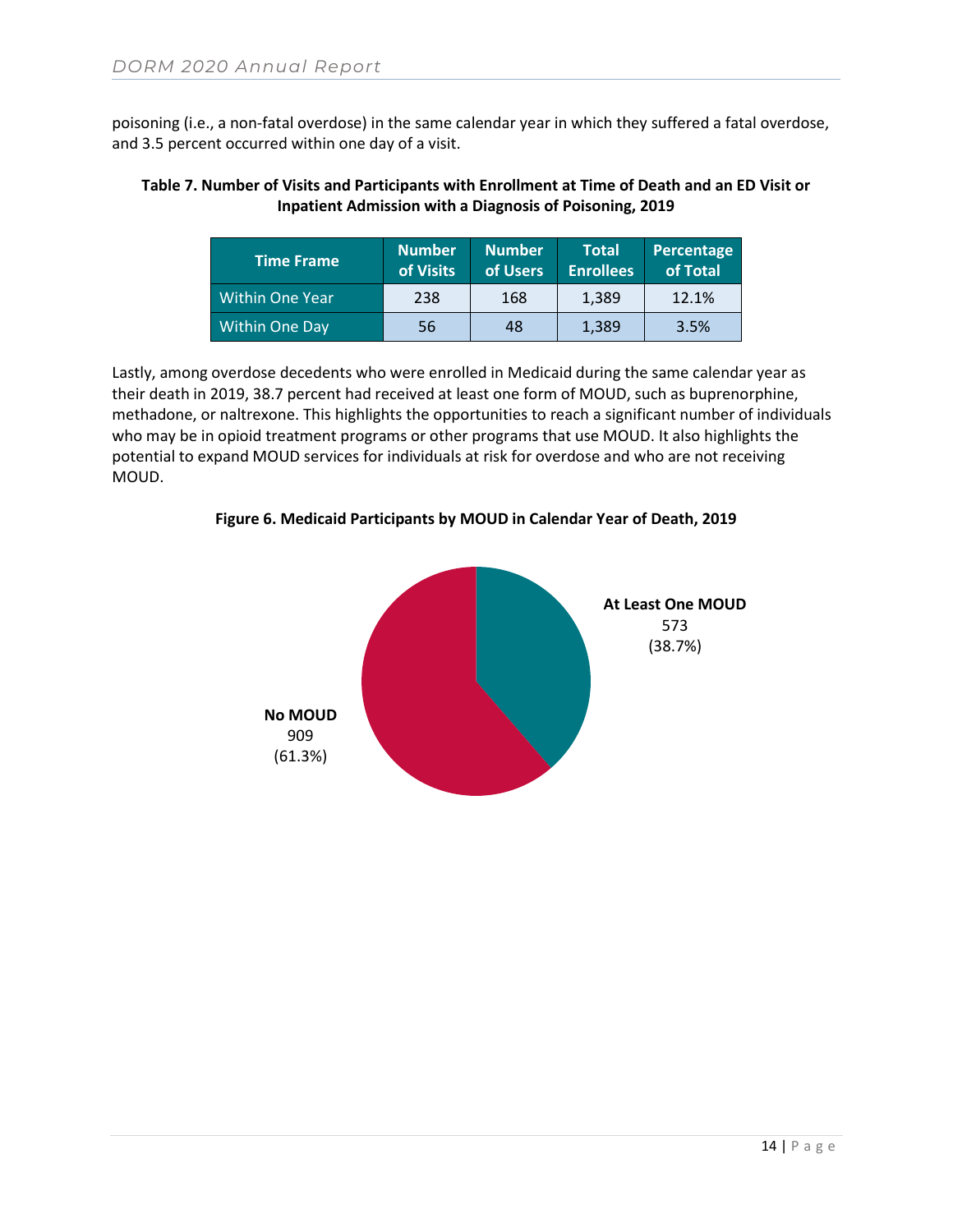## <span id="page-14-0"></span>**Public Behavioral Health System Data Summary**

MDH, through a partnership between BHA and the Office of Health Care Financing, oversees the implementation of the Public Behavioral Health System (PBHS), which consists of publicly funded behavioral health services for eligible low-income Marylanders. The majority of community PBHS services are funded through a managed fee-for-service system. The data shown below are derived from PBHS claims and include demographic trends related to service utilization. The data also show PBHS engagement for individuals who died from an overdose.

### PBHS Participant Demographics

According to data on PBHS participants, racial trends in PBHS utilization for SUD services have remained largely consistent in the last several years.<sup>9</sup> In relation to the population analysis presented at the beginning of this report, both white Marylanders and Black Marylanders received a disproportionate share of SUD services in relation to their respective share of Maryland's population. These trends are similar to those observed substance-related fatal overdoses. Utilization among other races (including Asian, Hawaiian/Pacific Islanders, and Native Americans) have increased at faster rates.



#### **Figure 7. PBHS SUD Service Recipients by Race, 2016–2019**

Trends in PBHS SUD service utilization by gender diverged by a marginal amount in the same time frame. While utilization among males and females has increased at similar rates for all SUD services, the use of MOUD services has increased at a faster rate for males (29.6 percent) compared to females (15.8 percent). However, females were much more likely to receive MOUD services than their male counterparts in relation to their share of overdose fatalities.

<sup>&</sup>lt;sup>9</sup> The data in this analysis used PBHS Service Claims data updated through 11/30/2019.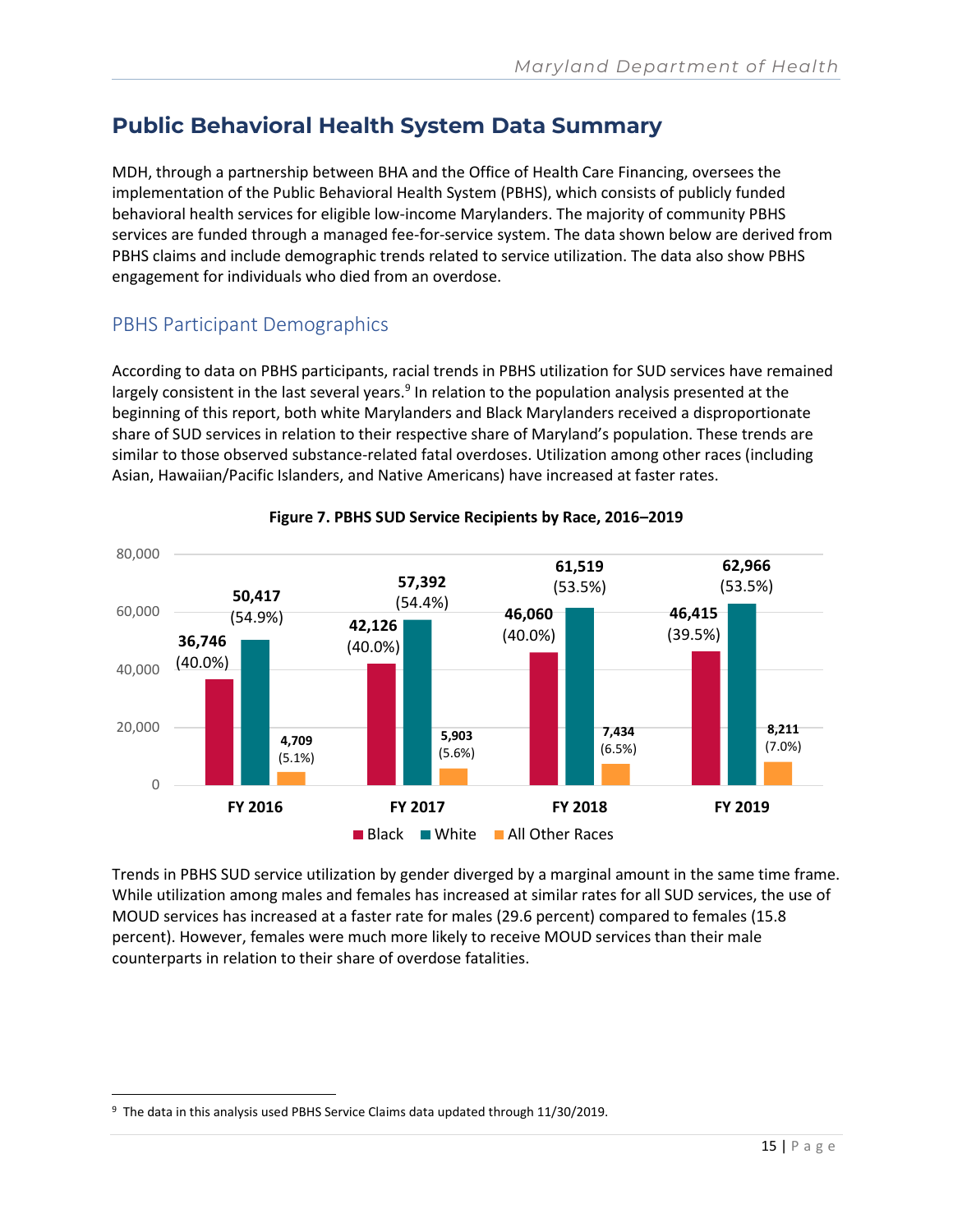

#### **Figure 8. Individuals Receiving PBHS Services for MOUD in Maryland by Gender, 2016–2019**

In contrast to the race and gender trends presented above, there has been a significant divergence observed in SUD service utilization by age. For example, rates of SUD service utilization have increased the greatest for individuals aged 55 years and older, increasing by 66.2 percent.



#### **Figure 9. PBHS SUD Service Recipients by Age Group, 2016–2019**

#### PBHS Participant Overdose Fatalities

In 2019, there were 1,349 individuals who suffered a fatal overdose who also had a PBHS claim at some point between 2016 and 2019. This represents 56.8 percent of the 2,377 fatal overdoses that were included in the data set that was used for the analysis. Among overdose decedents with PBHS claims, 543 (or 40.3 percent) had a claim within 30 days of their death. Overdose decedents who received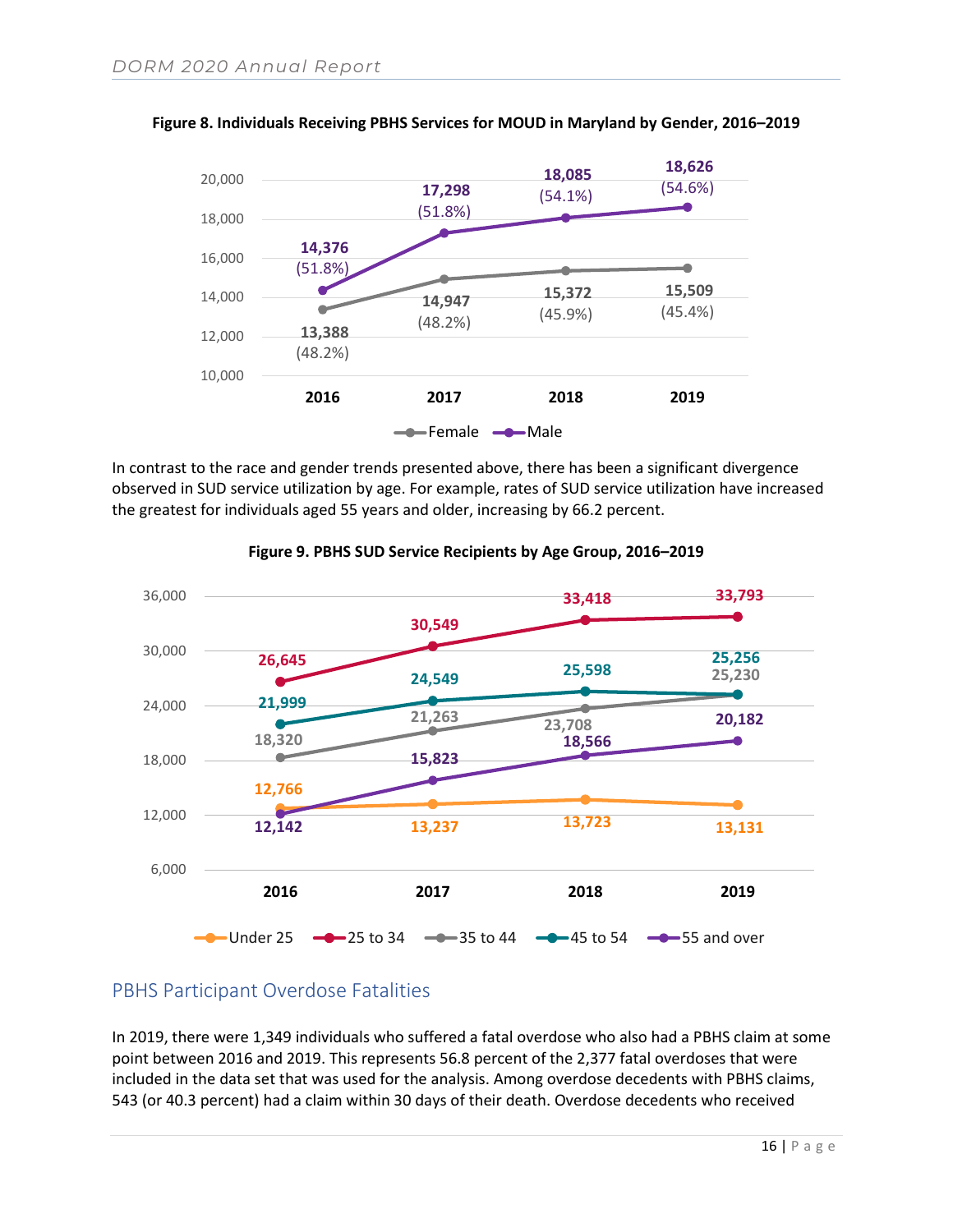outpatient mental health services in the PBHS system within 30 days of their death were also more likely to receive both mental health and SUD services. This percentage has grown from approximately 75.0 percent in 2015 to over 91.0 percent in 2019.

| <b>Service Type</b>                              | <b>Number</b> | <b>Percentage</b> |
|--------------------------------------------------|---------------|-------------------|
| <b>Total Deaths</b>                              | 2,377         |                   |
| <b>With PBHS Service</b>                         | 1,349         | 56.8%             |
| PBHS Service within 30 days of death             | 543           | 40.3%             |
| <b>Diagnostic Category based on Service Type</b> |               |                   |
| <b>MH Service Only</b>                           | 31            | 5.7%              |
| <b>SUD Service Only</b>                          | 93            | 17.1%             |
| <b>Both</b>                                      | 419           | 77.2%             |

#### **Table 8. Overdose Decedents with PBHS Claims, Total and within 30 Days of Death, 2019**

While the number of patients receiving both SUD services and MOUD services has increased by more than 20.0 percent between FY 16 and FY 19, MOUD services have increased at a slightly slower rate (see figure 10, below).



**Figure 9. Number of Individuals Receiving SUD and MOUD Services in Maryland, 2016–2019**

### Outcomes Measurement System (Risk Factors among the PBHS population)

The Outcomes Measurement System (OMS) was developed as a tool for tracking how well the people served in Maryland's Public Behavioral Health System (PBHS) fared over time. Although the OMS was designed to track trends in the PBHS as a whole, clinicians were encouraged to use the information in treatment planning. Data were collected regarding psychiatric symptomatology, substance use, recovery/resilience, legal involvement, health, and other areas. PBHS outpatient service providers were required to submit the OMS Questionnaire on consumers between ages 6 and 64 at admission and about every six months during treatment.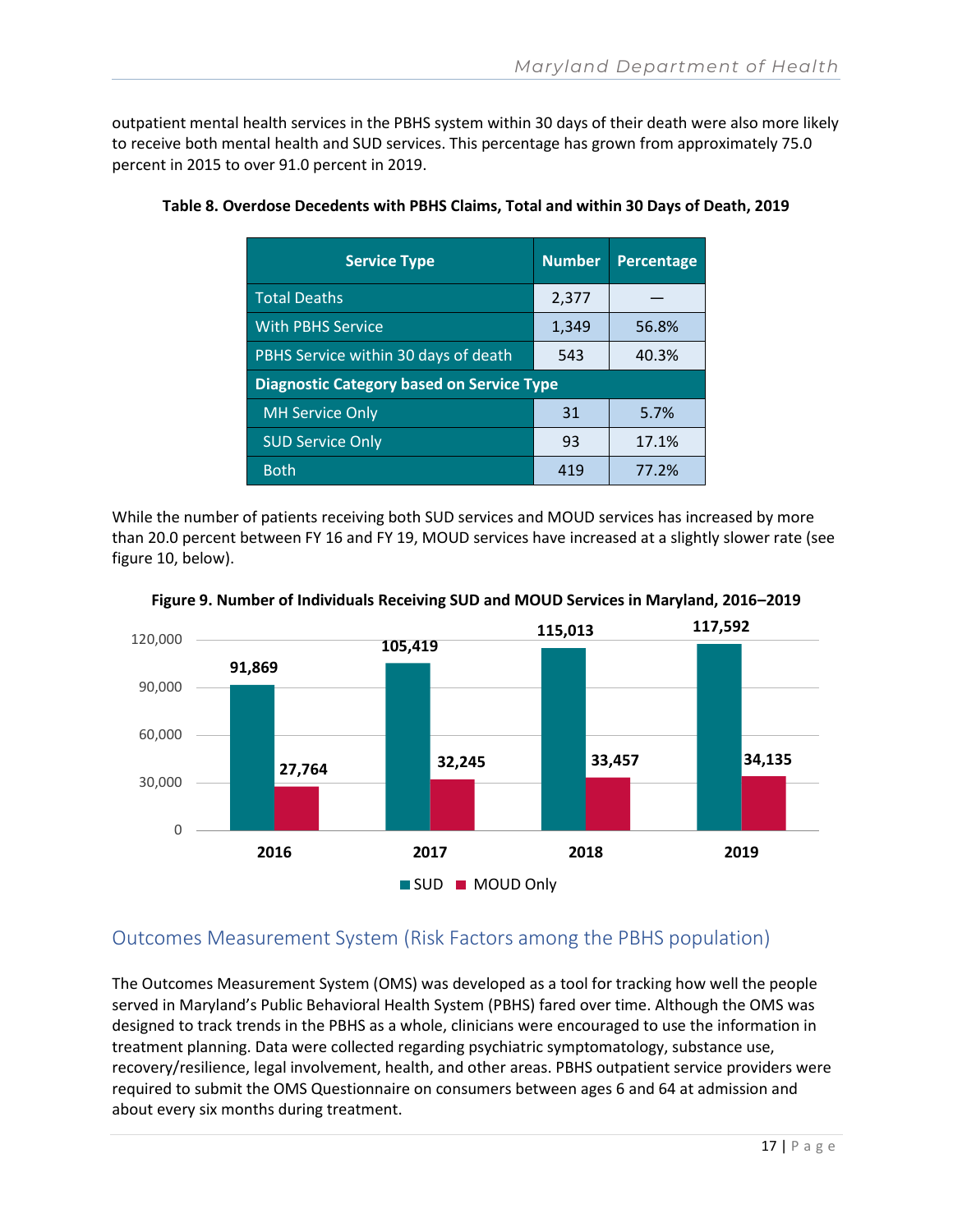In 2019, 40.8 percent of the 1,349 overdose decedents who were also OMS participants had accessed both mental health and SUD PBHS services within the same calendar year of their death. This exceeded the 33.0 percent that accessed only mental health services and the 26.2 percent that accessed SUD services alone. This indicates that, in Maryland, the risk for overdose may be higher for individuals who receive dual mental health and SUD diagnoses.

| <b>Service Type</b>                           | <b>Number</b> | <b>Percentage</b> |  |  |  |  |
|-----------------------------------------------|---------------|-------------------|--|--|--|--|
| <b>With PBHS Service</b>                      | 1,349         | 59.2%             |  |  |  |  |
| <b>Type of Services Authorized</b>            |               |                   |  |  |  |  |
| <b>MH Service Only</b>                        | 356           | 33.0%             |  |  |  |  |
| <b>SUD Service Only</b>                       | 282           | 26.2%             |  |  |  |  |
| <b>Both</b>                                   | 440           | 40.8%             |  |  |  |  |
| Type of service for most recent OMS interview |               |                   |  |  |  |  |
| <b>MH Services</b>                            | 526           | 48.8%             |  |  |  |  |
| <b>SUD Services</b>                           | 552           | 51.2%             |  |  |  |  |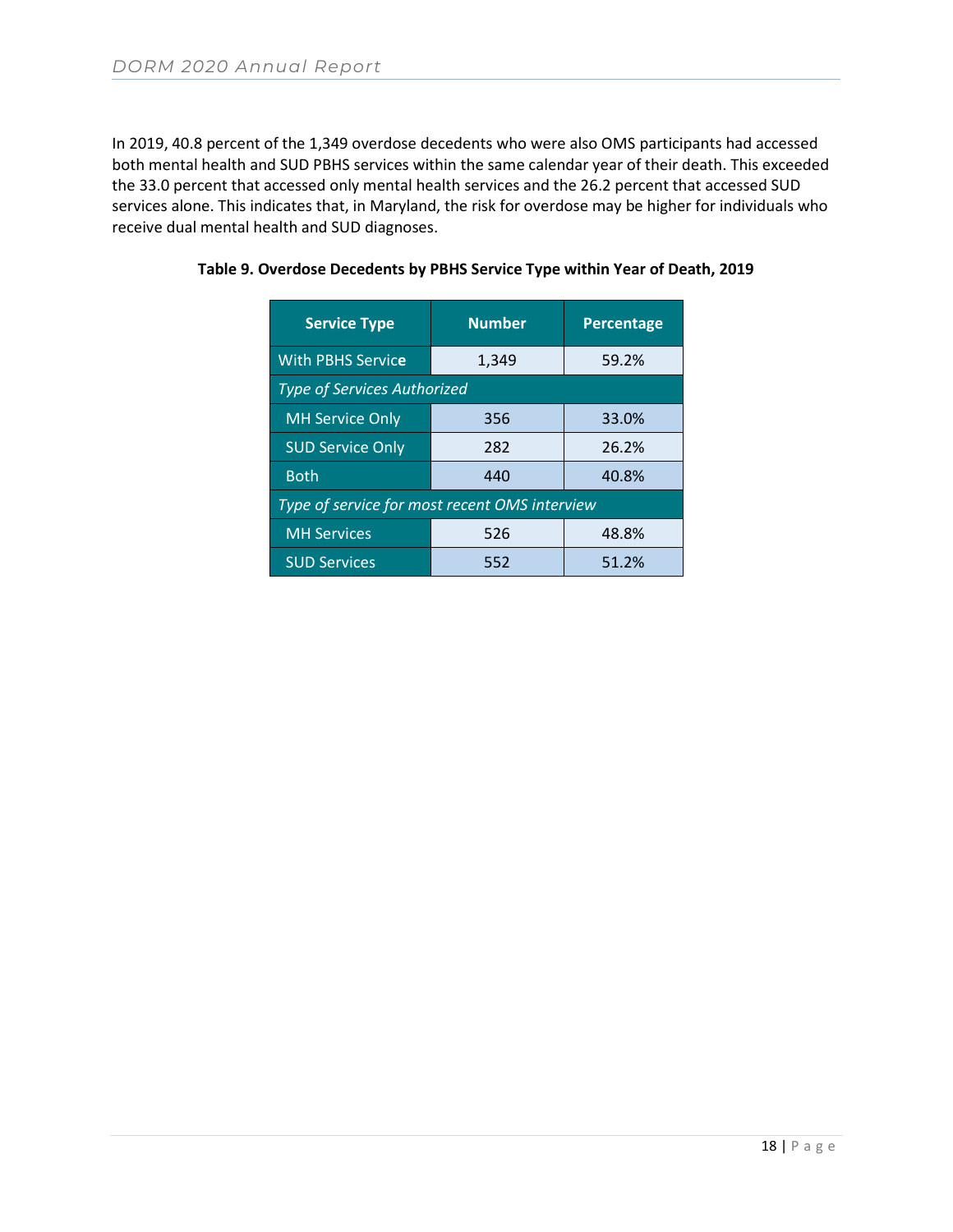# <span id="page-18-0"></span>**Prescription Drug Monitoring Program Data Summary**

Since 2018, healthcare providers who prescribe controlled substances in Maryland have been required to use the Prescription Drug Monitoring Program (PDMP) to support the safe and effective use of prescription drugs. The PDMP collects information on the dispensing of controlled substances to patients in Maryland pursuant to Maryland Health General-Article § 21-2A-04.2. Drug dispensers, including pharmacies and healthcare practitioners, electronically report controlled substance dispensing data to the PDMP. The data below were derived from linking overdose death records with controlled substance dispensing data reported to the Maryland PDMP.

In 2019, non-Hispanic white individuals were overrepresented among overdose decedents who were previously dispensed a controlled substance. While over 57 percent of all decedents were non-Hispanic white (as shown in Table 1), this cohort accounted for 60.3 percent of decedents with a prior controlled substance dispensing. Non-Hispanic Black decedents were underrepresented, accounting for 37.0 percent of all decedents and those decedents previously dispensed controlled substances while making up 39.1 percent of all overdose decedents. In comparison to non-Hispanic Black decedents, a slightly larger proportion of non-Hispanic white decedents had been dispensed buprenorphine products approved for OUD treatment.



#### **Figure 10. Overdose Decedents Dispensed Rx Controlled Substances by Age, Gender, and Race/Ethnicity, 2019**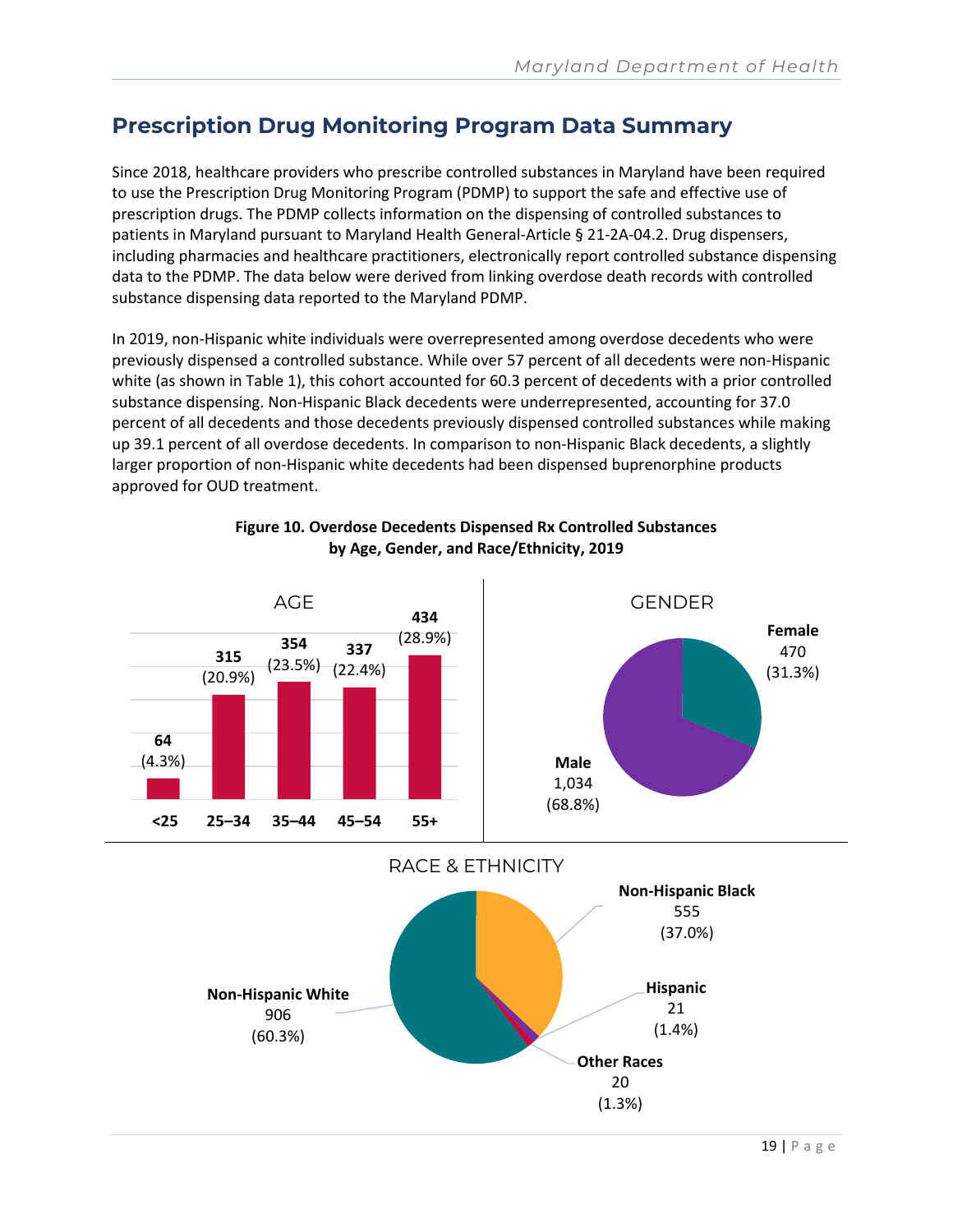Overdose decedents age 55 and over had the highest proportion of recent controlled substance dispensing (less than six months prior to death) in 2019 as compared to their younger counterparts, followed by the 35 to 44 age group. Male overdose decedents had a higher proportion of recent dispensing than females in 2019.

A majority of those who died from an overdose were previously prescribed and dispensed a controlled substance, with 64.1 percent of decedents in 2019 having been dispensed any controlled substance since 2015. At least a third of overdose decedents in any year between 2015 and 2019 were dispensed a drug less than six months prior to their date of death.



**Figure 11. Percentage of Annual Overdose Decedents Dispensed Rx Controlled Substances Prior to Death, 2015–2019**

From 2015 to 2019, a steady increase occurred in the proportion of overdose decedents dispensed opioid prescriptions in Maryland, from 49.3 percent in 2015 to 60.1 percent in 2019. The proportion of overdose decedents with dispensing records for buprenorphine products approved for OUD treatment more than doubled between 2015 and 2019, increasing from 7.7 percent to 18.1 percent.



**Figure 12. Percentage of Annual Overdose Decedents Dispensed Rx Controlled Substances by Therapeutic Class, 2015–2019**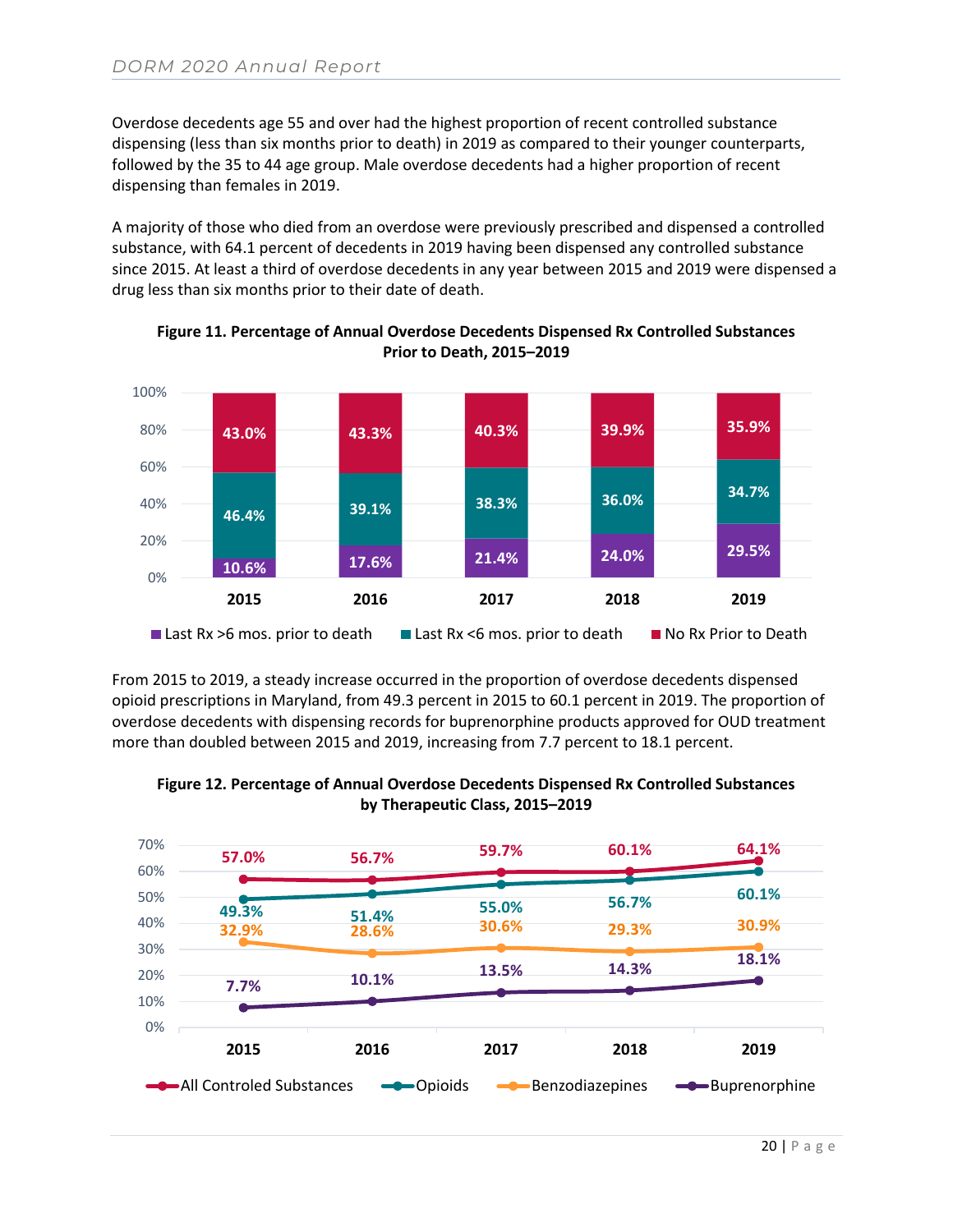From 2015 to 2019, 59.9 percent of overdose decedents had been dispensed any controlled substance at any time during the five-year period. This percentage was similar for individuals who suffered a fatal overdose involving any opioid, or fentanyl or heroin, specifically. However, the percentage was higher (71.6 percent) for prescription opioid-related overdose decedents.



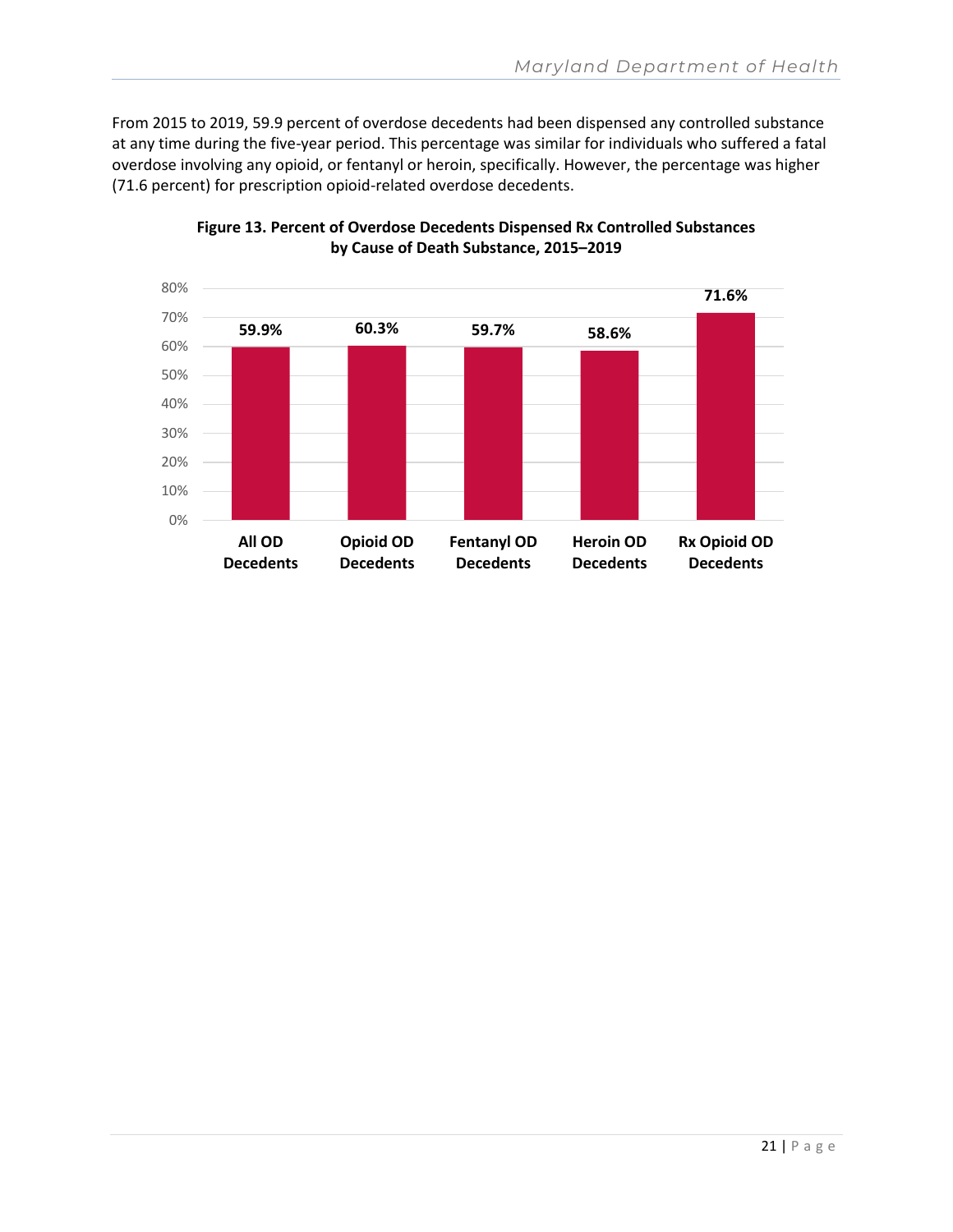### <span id="page-21-0"></span>**Overdose Response Program Data Summary**

The Center for Harm Reduction Services within MDH administers the Overdose Response Program (ORP), which provides the means for training bystanders to administer naloxone in the event of an opioid overdose. MDH authorizes local entities as ORPs, allowing them to provide overdose education and dispense naloxone through partnerships with prescribers.<sup>10</sup>

There are 113 authorized ORPs in Maryland, with at least one in every jurisdiction. In 2020, 142,162 doses of naloxone were dispensed through ORPs.



**Figure 14: Naloxone Doses Dispensed through ORPs, 2016–2020**

Providing naloxone to individuals who are at the highest risk for overdose is a critical strategy for reducing overdose-related mortality. Targeted naloxone distribution programs work best when: 1) naloxone is provided to people at high risk of experiencing or witnessing overdose; 2) outreach workers, harm reduction staff, and trusted clinicians are properly educated and comfortable distributing naloxone to those using illicit opioids or receiving a high-risk opioid prescription; and 3) people who use drugs and first responders are well informed as to the potential effects and actions of naloxone. Comfort with carrying and administering naloxone is crucial.

To better understand how local jurisdictions are reaching people at the highest risk for overdose with naloxone, CHRS developed a naloxone saturation formula based on previous research that demonstrated the effectiveness of naloxone distribution in reducing opioid-related mortality. One study showed that when naloxone was distributed to people at risk for overdose at 9-20 times greater than the number of overdose deaths, there was a 20.0-30.0 percent reduction in overdose-related deaths. Applying the naloxone saturation formula provides a framework for how to best address naloxone distribution in communities. Technical assistance and resource allocation can be provided to jurisdictions to ensure that jurisdictions are able to reach people at greatest risk for overdose with naloxone and to ensure that naloxone is distributed at levels where it can contribute to the greatest possible decrease in overdose fatalities.

<sup>10 &</sup>quot;The Overdose Response Program"; Center for Harm Reduction Services, Maryland Department of Health; https://health.maryland.gov/pha/NALOXONE/Pages/Home.aspx.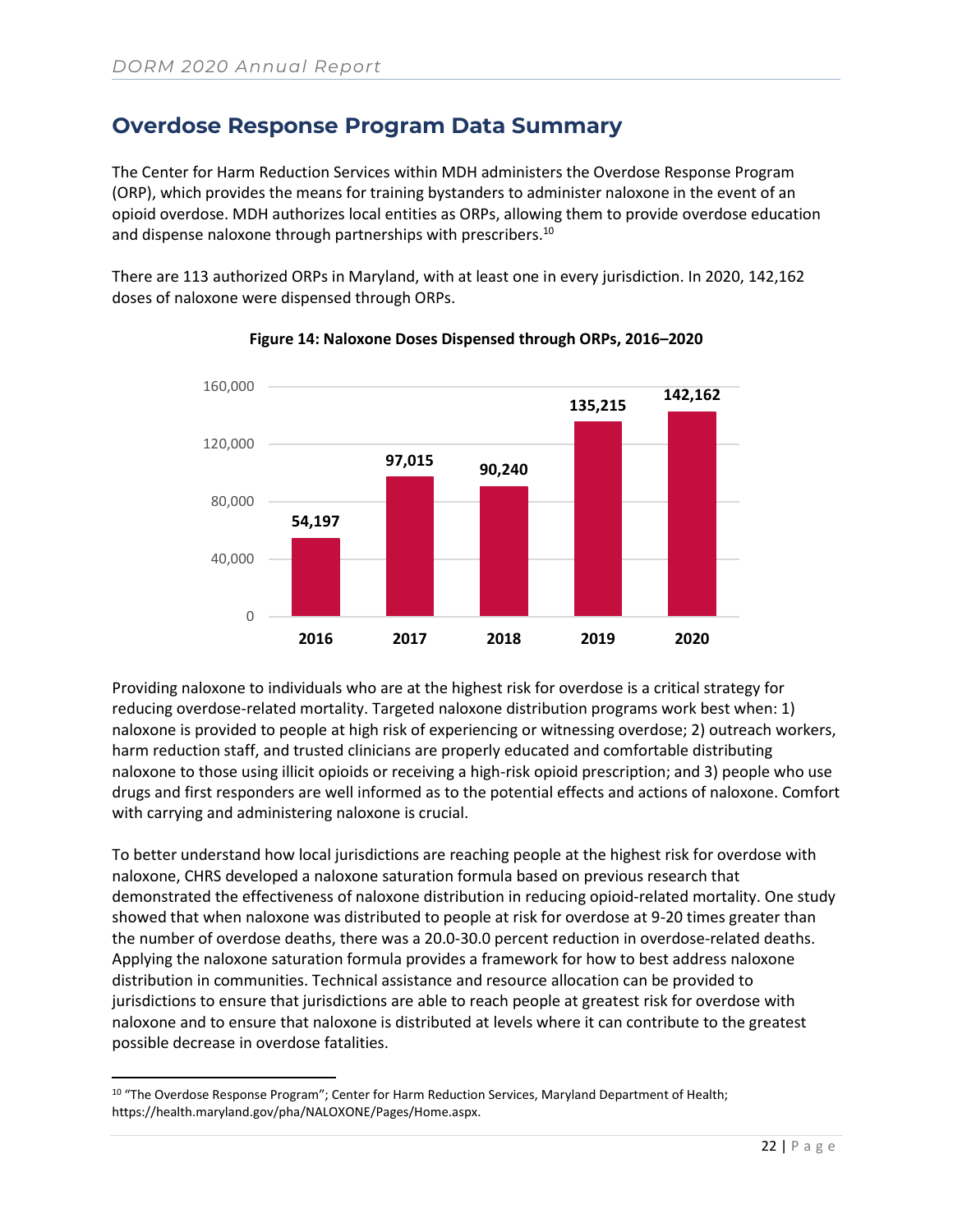The map below shows naloxone saturation in 2020 by jurisdiction. In 2020, nine jurisdictions did not reach naloxone saturation targets, seven jurisdictions were between 0.0 and 49.0 percent above saturation targets, three jurisdictions achieved naloxone saturation between 50.0 and 100.0 percent, and five jurisdictions achieved more than 100.0 percent of their targeted naloxone saturation, according to the applied formula. The CHRS plans to partner with the Johns Hopkins Bloomberg School of Public Health to refine the naloxone saturation formula. Future analysis will look at the association between naloxone saturation and reductions in overdose mortality.



#### **Figure 15. Naloxone Saturation by County, 2020**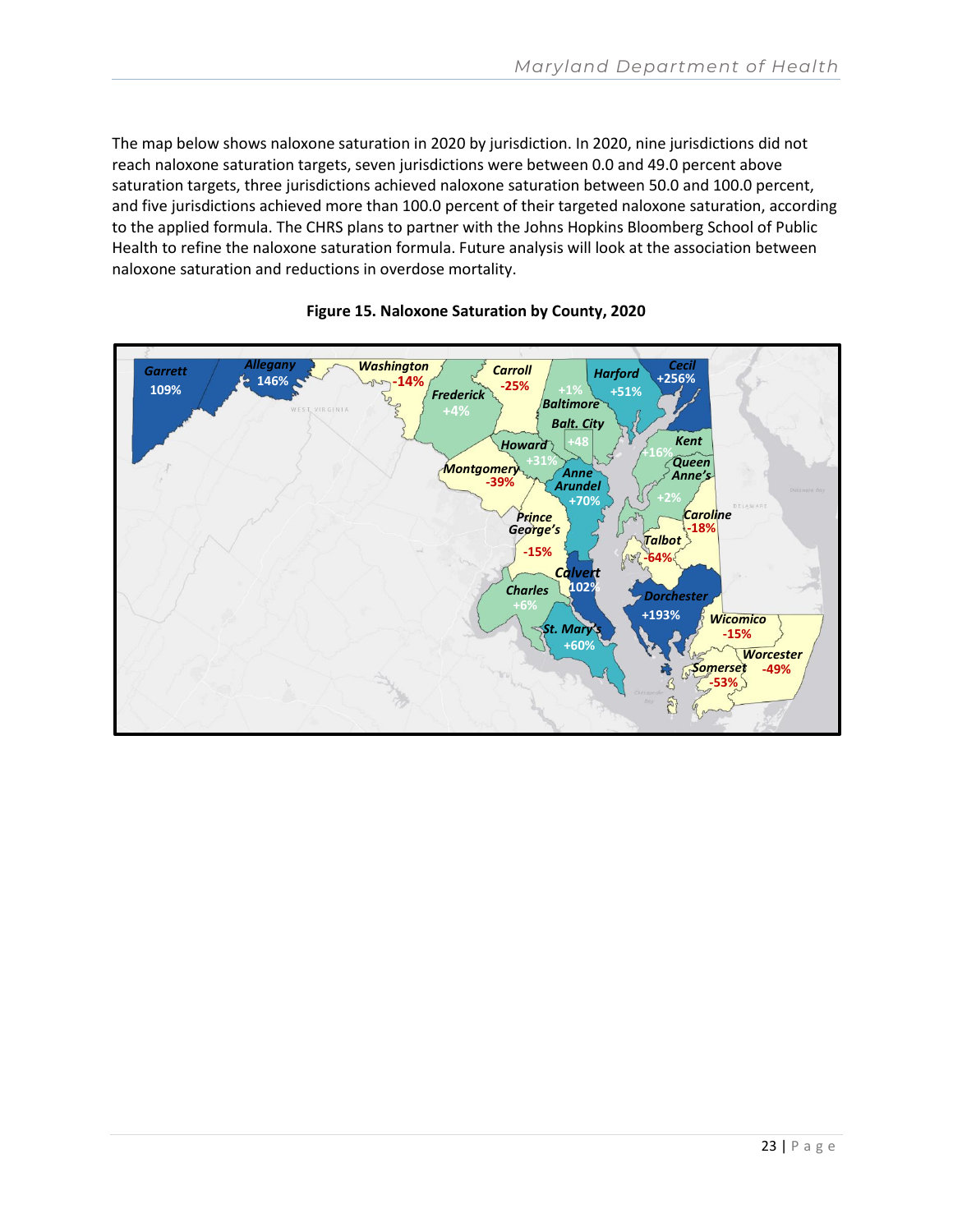## <span id="page-23-0"></span>**Syringe Service Programs Data Summary**

Syringe service programs (SSPs) are community-based programs that offer an array of services, including provisions to curtail the transmission of infectious disease, linkages to substance use treatment and other social support resources, vaccinations, and testing for infectious disease.

There are currently 19 SSPs that have been approved by the MDH Center for Harm Reduction Services, 12 of which are local health departments (Anne Arundel County Health Department, Baltimore City Health Department, Baltimore County Health Department, Calvert County Health Department, Cecil County Health Department, Frederick County Health Department, Howard County Health Department, Montgomery County Health Department, Prince George's County Health Department, St. Mary's County Health Department, Washington County Health Department, and Wicomico County Health Department); and seven are community-based organizations (Baltimore Harm Reduction Coalition, Charm City Care Connection, Health Care for the Homeless, Organization of Hope, Power Inside, SPARC, and Voices of Hope). As of May 1, 2021, there were four approved SSPs that are not yet operational (Calvert County Health Department, Montgomery County Health Department, Power Inside, and Wicomico County Health Department).

In 2020, seven new entities were approved to operate an SSP (Anne Arundel County Health Department, Calvert County Health Department, Health Care for the Homeless, Howard County Health Department, Organization of Hope, SPARC, and Wicomico County Health Department). So far in 2021, three programs have been approved to operate an SSP (Montgomery County Health Department, Power Inside, and Voices of Hope). Two jurisdictions have more than one program; Baltimore City has seven approved programs (Baltimore City Health Department, Baltimore Harm Reduction Coalition, Charm City Care Connection, Health Care for the Homeless, Organization of Hope, Power Inside, SPARC), and Cecil County has two approved programs (Cecil County Health Department and Voices of Hope).

When looking at the racial breakdown of SSP participants, approximately half (50.5 percent) of SSP participants identified as non-Hispanic white, 43.5 percent identified as non-Hispanic Black, and 6.0 percent identified as Latinx or other. By gender, 59.0 percent of SSP participants identified as male, 37.6 percent identified as female, and 3.4 percent identified as other.



#### **Figure 16: SSP Participants by Race/Ethnicity and Gender, 2020**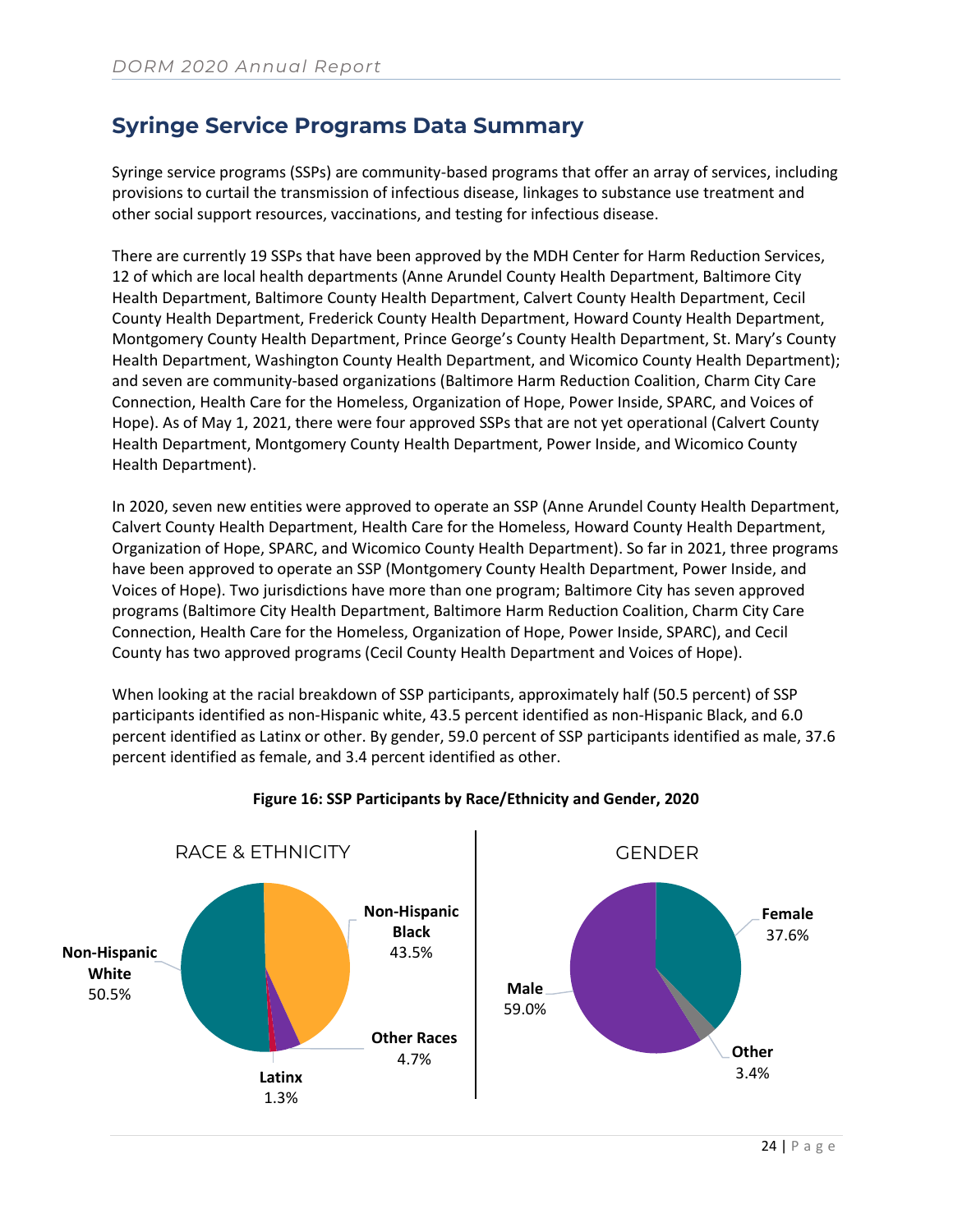In addition to provisions to prevent the transmission of infectious disease and other complications caused by drug use, SSPs serve as an important healthcare access point for people who use drugs. An important component of SSPs includes providing referrals and linkages to care for participants, including; direct service or referrals to partner substance disorder counseling; treatment and recovery services; overdose education and naloxone distribution; wound care; reproductive health education and services; testing for HIV, viral hepatitis, and sexually transmitted infections; and other social supports, such as including housing support, legal support, insurance enrollment, and food support.

As SSP programming has expanded statewide, there has been a steady increase in SSP enrollment, resulting in a large increase in referrals and linkages to care. In the first quarter of 2020, there were 2,007 individuals enrolled in SSPs with 2,404 linkages or referrals to care. By the fourth quarter of 2020, enrollment in SSPs more than doubled to 4,335 individuals, with participants receiving 8,822 referrals and linkages to care.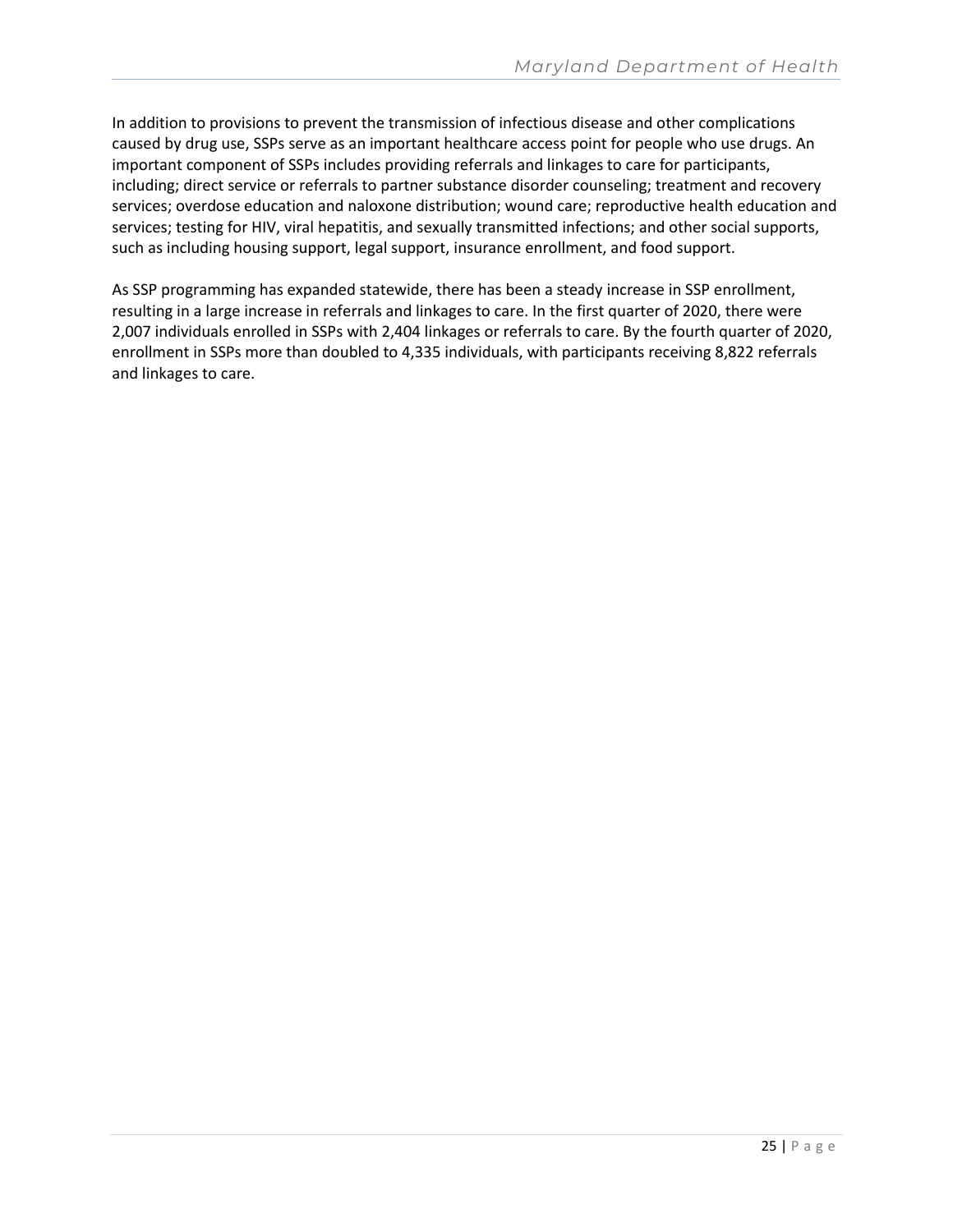### <span id="page-25-0"></span>**Parole & Probation Supervision Data Summary**

To have access to more reliable non-fatal overdose data, the Hogan-Rutherford Administration introduced House Bill (HB) 359 during the 2018 Maryland General Assembly session. HB 359 authorizes emergency medical services (EMS) and law enforcement to report suspected overdoses to the Washington/Baltimore High-Intensity Drug Trafficking Area (HIDTA) Overdose Detection Map application (ODMAP). Information made available through ODMAP assists the Maryland Division of Parole and Probation with identifying individuals who have overdosed and are under community supervision.

If someone under community supervision overdoses, the Division of Parole and Probation is notified through ODMAP. The goal of alerting parole and probation officers of overdoses among people under community supervision is to provide connections to care, including treatment resources.

Since 2018 (the first year of complete data for tracking overdoses among people on parole or probation), non-fatal overdoses among this population have decreased each year. Further analysis into why this number is decreasing is needed, but two potential contributing factors include a decline in the number of individuals placed under community supervision and a decline in the expansion of services and resources (including the expansion of peer recovery support specialists, harm reduction services, and MOUD) during the same time frame. Phase two of the DORM initiative will focus on completing more advanced analysis on public safety data to better understand relative risk for fatal overdose among this population.



#### **Figure 17. Non-Fatal Overdoses among People under Community Supervision, 2018–2020**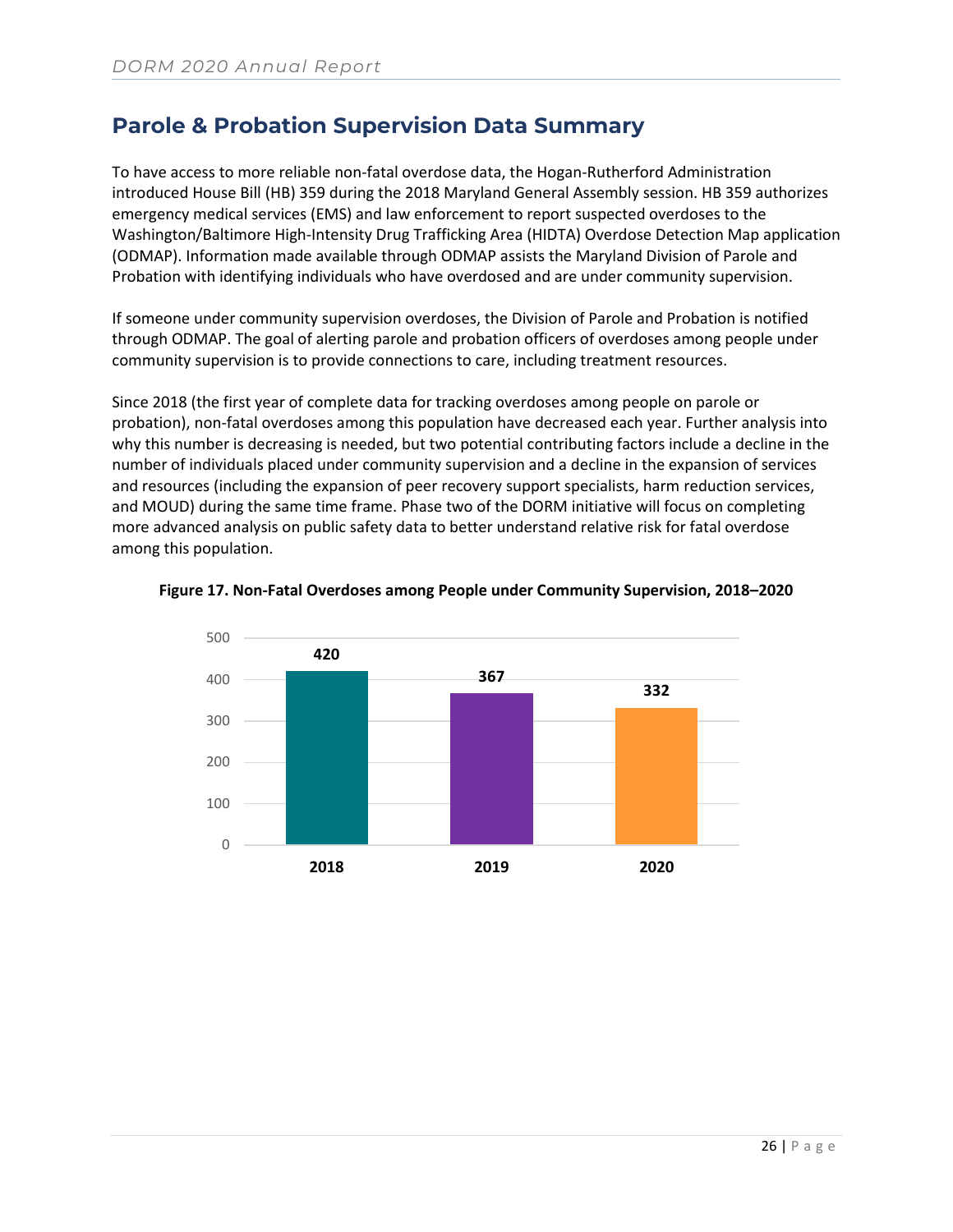# <span id="page-26-0"></span>**State Unintentional Drug Overdose Reporting System (SUDORS) Data Summary**

SUDORS is an enhanced surveillance system that systematically abstracts information from death certificates, coroner/medical examiner reports, and law enforcement reports to capture details about the circumstances of fatal overdose deaths, including toxicology, death scene investigations, route of administration, and other risk factors and circumstances. SUDORS data can be helpful in identifying trends and increasing understanding of circumstances surrounding a fatal overdose. These data can be used to evaluate current policies and interventions and inform changes.

The Maryland SUDORS program used the National Industry and Occupation Computerized Coding System (NIOCCS) tool made available by the U.S. National Institute for Occupational Safety and Health (NIOSH) to classify industry and occupation for all decedents with usual industry and occupation available on the death certificate. The charts below show opioid decedent workplace analysis data from 2018. Across the state, the industry sector most impacted by fatal overdoses was construction. Individuals that worked in construction accounted for 22.2 percent of the fatal overdoses in Maryland in 2018. Construction was the most common industry among males, non-Hispanic white, non-Hispanic Black, and Hispanic overdose decedents.

The findings also indicate that while construction is the most common sector across the state, the second most common sector varies by jurisdiction of residence. On the Eastern Shore,<sup>11</sup> retail trade was the second most common, whereas it was the fourth most common across the state. In Western Maryland,<sup>12</sup> West-Central Maryland,<sup>13</sup> and Anne Arundel County, accommodation and food services were the second most common industry, which is consistent with the statewide data. In Baltimore City, Baltimore County, and the Capital Region, $14$  "not in workforce" was the second most common classification. Statewide, "not in workforce" was the third most common.

| <b>Usual Industry Sector</b>                                             | <b>Number</b> | <b>Percent</b> |
|--------------------------------------------------------------------------|---------------|----------------|
| Construction                                                             | 468           | 22.2%          |
| <b>Accommodation and Food Services</b>                                   | 174           | 8.2%           |
| Not in Workforce (student, homemaker, volunteer, unable to work)         | 169           | 8.0%           |
| <b>Retail Trade</b>                                                      | 135           | 6.4%           |
| <b>Other Services</b>                                                    | 127           | 6.0%           |
| <b>Health Care and Social Assistance</b>                                 | 126           | 6.0%           |
| Administrative and Support and Waste Management and Remediation Services | 109           | 5.2%           |
| Manufacturing                                                            | 109           | 5.2%           |

#### **Table 10. Opioid Overdose Decedent by Occupation, 2018**

<sup>11</sup> The Eastern Shore consists of Caroline, Cecil, Dorchester, Kent, Queen Anne's, Somerset, Talbot, Wicomico, and Worcester Counties.

- <sup>13</sup> West-Central Maryland consists of Carroll County and Howard County.
- <sup>14</sup> The Capital Region consists of Montgomery County and Prince George's County.

<sup>&</sup>lt;sup>12</sup> Western Maryland consists of Allegany, Frederick, Garrett, and Washington Counties.